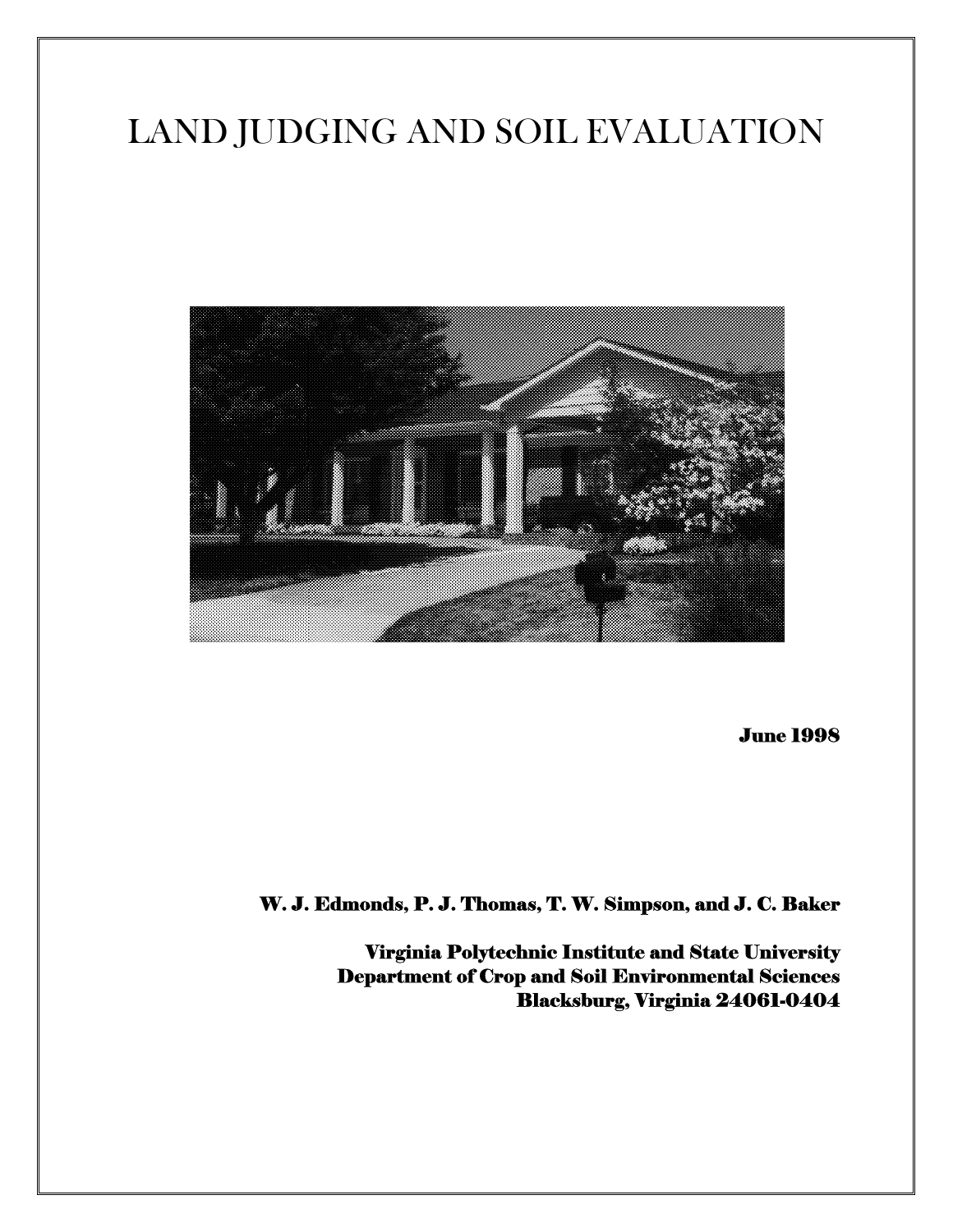## **TABLE OF CONTENTS**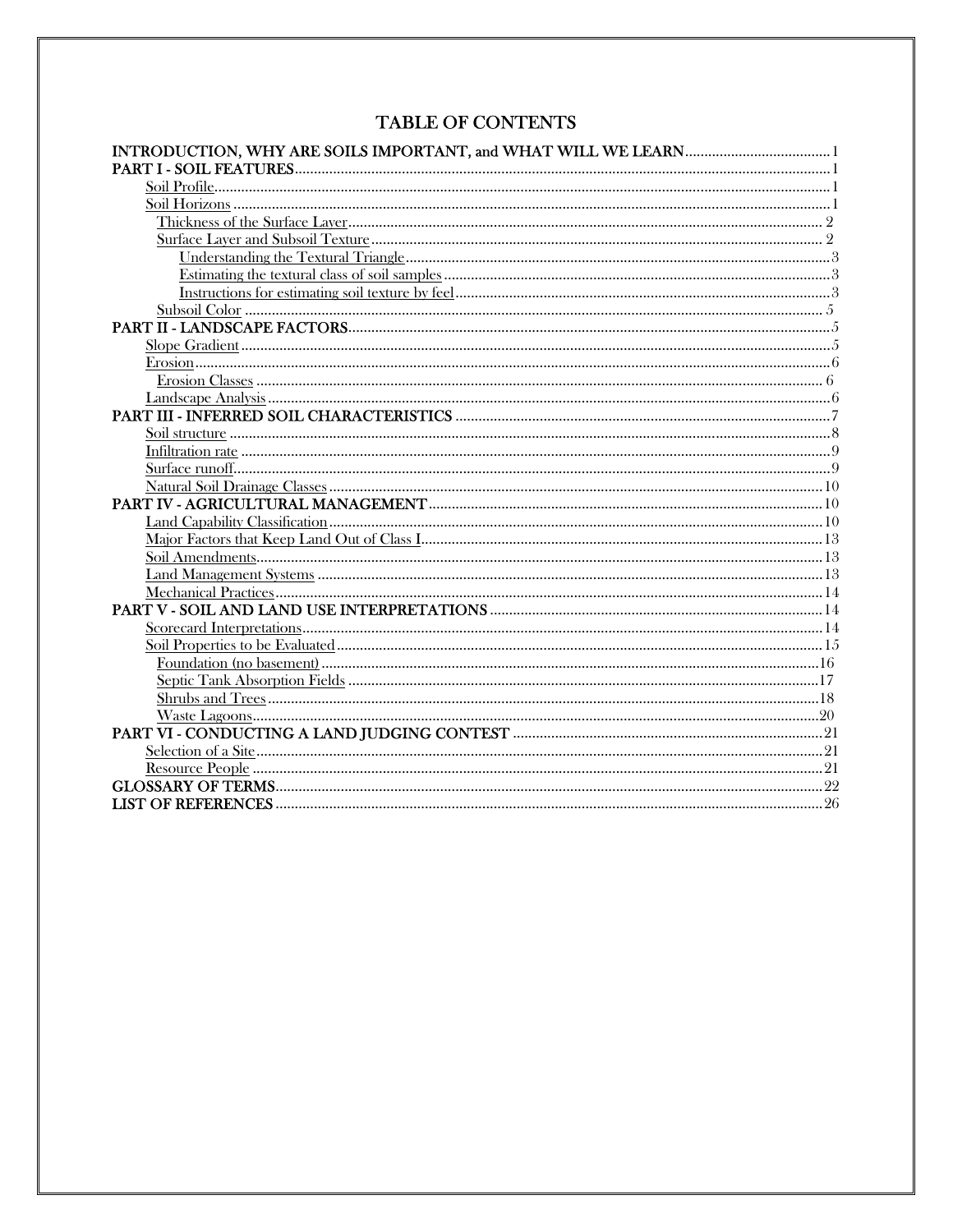## INTRODUCTION, WHY ARE SOILS IMPORTANT, and WHAT WILL WE LEARN

Soil is one of Virginia's basic natural resources. We are dependent upon the soil as a primary source of food and fiber. Soils are necessary as a base for buildings and roads, and are being used more and more for waste disposal and treatment.

Land appreciation provides students an opportunity to better understand this important resource. You will first learn to identify soil and landscape properties that influence soil use. These properties will be used to evaluate the soil's suitability for production of food and fiber. Your understanding of soil properties will also be used to rate the soil for nonagricultural land uses such as foundations, septic tank drainfield systems, and shrubs. The basic and applied knowledge in this manual will provide a base for

understanding and proper use of soils.

## PART I - SOIL FEATURES

### Soil Profile

A soil profile (Figure 1) is vertical cross-section cutting down through different soil layers. A soil profile can be observed in a freshly dug pit, road bank, ditch bank, or gully. The soil profile can be divided into layers with different appearances and properties. These layers are called soil horizons.



## Parent material of different

geologic origins in Virginia has been altered by weathering and biological processes to form soil. The uppermost soil horizons which comprise the solum of a soil profile have different colors, textures, structures, and other properties that are the result of these soil-forming processes.

### Soil Texture

Soil texture will be discussed in detail later, but a basic understanding is necessary before we discuss the soil profile. Soil texture is the grouping of soil particles into different size classes. The basic classes, ranging from coarse to very fine, are sand, silt and clay. You will learn how to estimate amounts of these soil particles later.

### Soil Horizons

O horizon.-The O horizon is composed of leaf litter and moderately decomposed and highly decomposed organic matter.

A horizon.-The A horizon is the surface soil and is a layer of accumulation of organic matter. It has lost clay and other inorganic compounds that have been carried by water deeper into the profile. The organic matter usually causes this horizon to be dark brown to black in color unless the soil has been severely eroded. If the surface soil has been plowed, it is identified by the symbol "Ap".

E horizon.--Soils that have not been eroded usually have a subsurface horizon that is lighter-colored, has almost no organic matter, and is about the same texture as the overlying A horizon. This subsurface horizon is defined as the E horizon. Most uneroded Virginia soils have an E horizon but, on agricultural soils with some erosion, the E horizon may have been mixed with the A horizon to form an Ap horizon during tillage.

**B horizon.**-The B horizon, or subsoil, is the zone of accumulation of clay and other inorganic compounds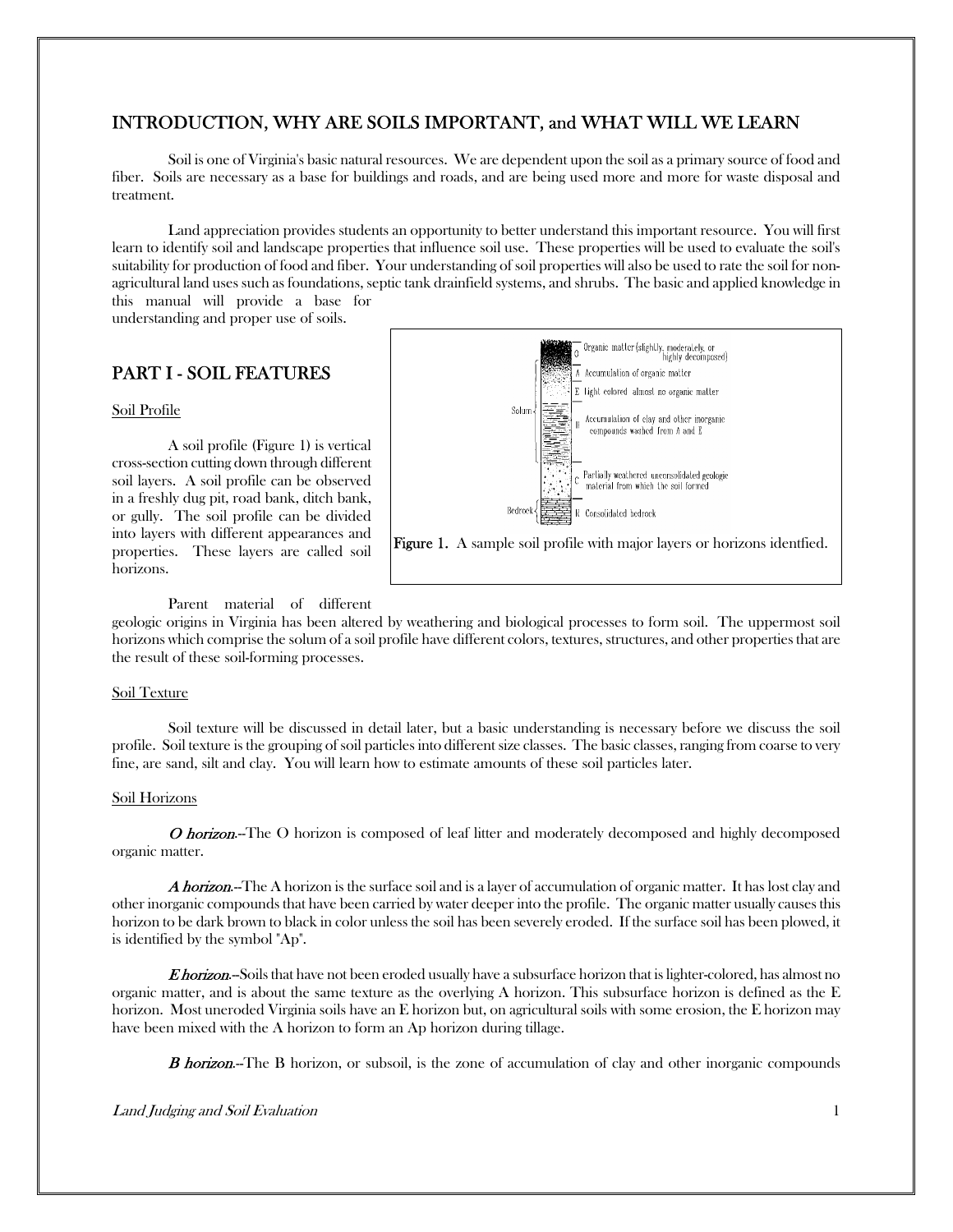washed from the A and/or E horizons. It is usually the brightest colored (brown to red) horizon and has a higher clay content than overlying and underlying horizons.

**Chorizon.**--The C horizon, or substratum, is partially weathered, unconsolidated geologic parent material from which soil formed. It is usually lower in clay and frequently shows rock structure in soils weathered directly from rock or stratification in soils developed from alluvial materials.

#### Thickness of the Surface Layer

The surface layer thickness is measured from the top of the mineral soil. If the soil is in agricultural use, the thickness of the plow layer, or Ap horizon, is measured. In forest soils, the thickness of the A and E horizons is measured if the E is present.

### Surface Layer and Subsoil Texture

Soils are composed of mineral matter, organic matter, and spaces holding air and water (pores). The solid mineral particles are separated into the particle-size groups (Table 1).

The proportion of each particle-size group in any given soil sample is termed soil texture (Figure 2). Soil texture can be measured in the lab and can be estimated in the field by feeling the soil in a moist state. Since only estimates can be made in the field, soils with similar amounts of sand, silt, and clay are placed in groups termed textural classes.

| Table 1. Particle-size groups. |                      |  |  |
|--------------------------------|----------------------|--|--|
| Group                          | Particle Diameter    |  |  |
| Sand                           | 2.0 to $0.05$ mm     |  |  |
| Silt                           | $0.05$ to $0.002$ mm |  |  |
| Clav                           | $50.002$ mm          |  |  |

Textural classes are named according to the particle-size

group that is dominant. These names were assigned based on the way the soil acts, or, in other words, which of the three particle-size groups it most closely resembles. The names are assigned according to the actual percentages of sand, silt, and clay in the soil. Most names are not single words but are a combination of two or three names; the dominant textural component is represented by the noun, and the adjectives mention the other components of importance. Thus we may have silty clay, sandy clay, silty clay loam, or loamy sand. The term "loam" is used when the soil-particle-size groups are "evenly-acting" -- that is, the proportions of sand, silt, and are nearly equal in their effect on the properties of the soil. Such a distribution will be approximately 40% sand, 40% silt, and 20% clay. Because clay has a stronger control over the properties of soils than does either sand or silt, it takes less clay for its properties to be expressed than it does for sand and silt.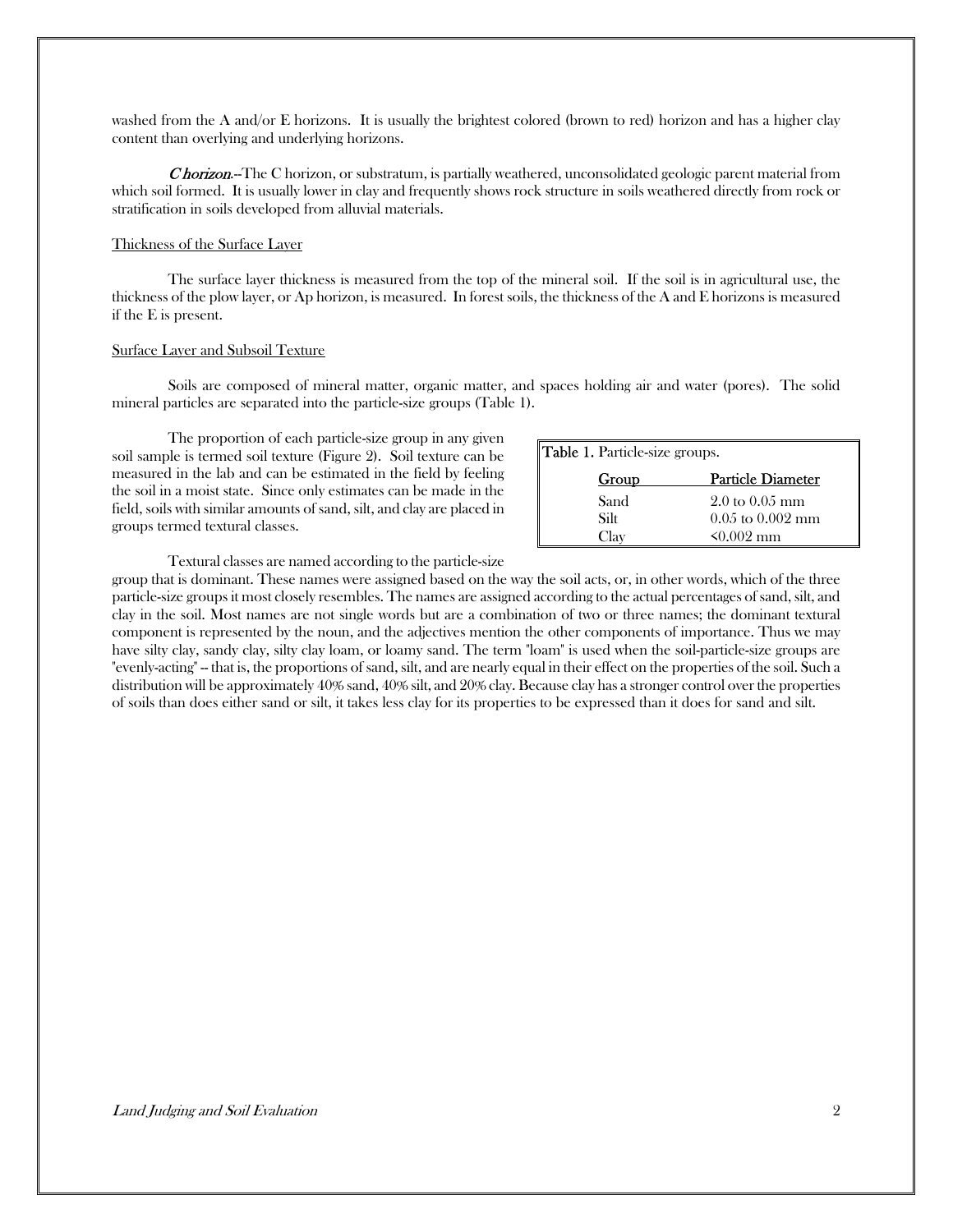Soil-textural classes and their relationships according to the actual percentages of sand, silt, and clay are given in the textural triangle (Figure 2). A soil may be placed in the "clay" textural class with only 40% clay whereas a minimum of 85% sand is required to place a soil in the "sand" textural class. A "sandy clay loam" is close to and "even-acting mix" or loam but has more influence from sand and clay than from silt.

### Understanding the Textural Triangle

In Figure 2, isolines along each side represent lines of equal content for that particle-size class. Isolines for sand run right to left across the bottom; isolines for silt run top to bottom along the right side; and isolines for clay run from bottom to top along the left side.

### Estimating the textural class of soil samples



Precise measurement of particle-size distribution requires a lengthy laboratory procedure. Field estimates can be made based on the "feel" of moist soil. Sand, silt, and clay each have a distinctive feel that allows estimation of the amounts of each component. Sand, the coarsest group, feels harsh and gritty when rubbed between the thumb and forefinger. Silt particles feel like talcum. They feel smooth because they are flat and about the same size as talcum powder. Clay particles stick to each other and to other particles, making the soil moldable (plastic). The more clay a soil contains the more plastic it is. We estimate the elasticity by pressing moist (putty-like) soil between thumb and forefinger and determining how long a "ribbon" of soil, capable of supporting its own weight, can be made. A flow chart can be used to estimate textural classes using moist to wet soil. Flow chart, such as "Instructions for estimating soil texture by feel 1 or 2," are good guides to estimating textural classes, but each individual will learn, with experience, to adjust these guidelines to best fit his or her technique.

### Instructions for estimating soil texture by feel

Two keys are presented for estimating soil texture by feel. Use the key that is most comfortable for you.

### Key 1:

Taken from : Portland Cement Association. 1962. PCA Soil Primer. Portland Cement Association, 33 West Grand Avenue, Chicago, Illinois, p. 10-11)

The feel and appearance of the textural groups illustrate factors used in determining the texture of a soil in the field and also assist in field classification work. Note that forming a cast of soil in the hand and pressing a moist ball of soil between the thumb and finger constitute two major field tests to judge soil texture.

Sand.-Individual grains can be seen and felt readily. Squeezed in the hand when dry, this soil will fall apart when the pressure is released. Squeezed when moist, it will form a cast that will hold its shape when the pressure is released but will crumble when touched.

**Sandy loam.--Consists largely of sand, but has enough silt and clay present to give it a small amount of stability.** Individual sand grains can be seen and felt readily. Squeezed in the hand when dry, this soil will fall apart when the pressure is released. Squeezed when moist, it forms a cast that will not only hold its shape when the pressure is released but will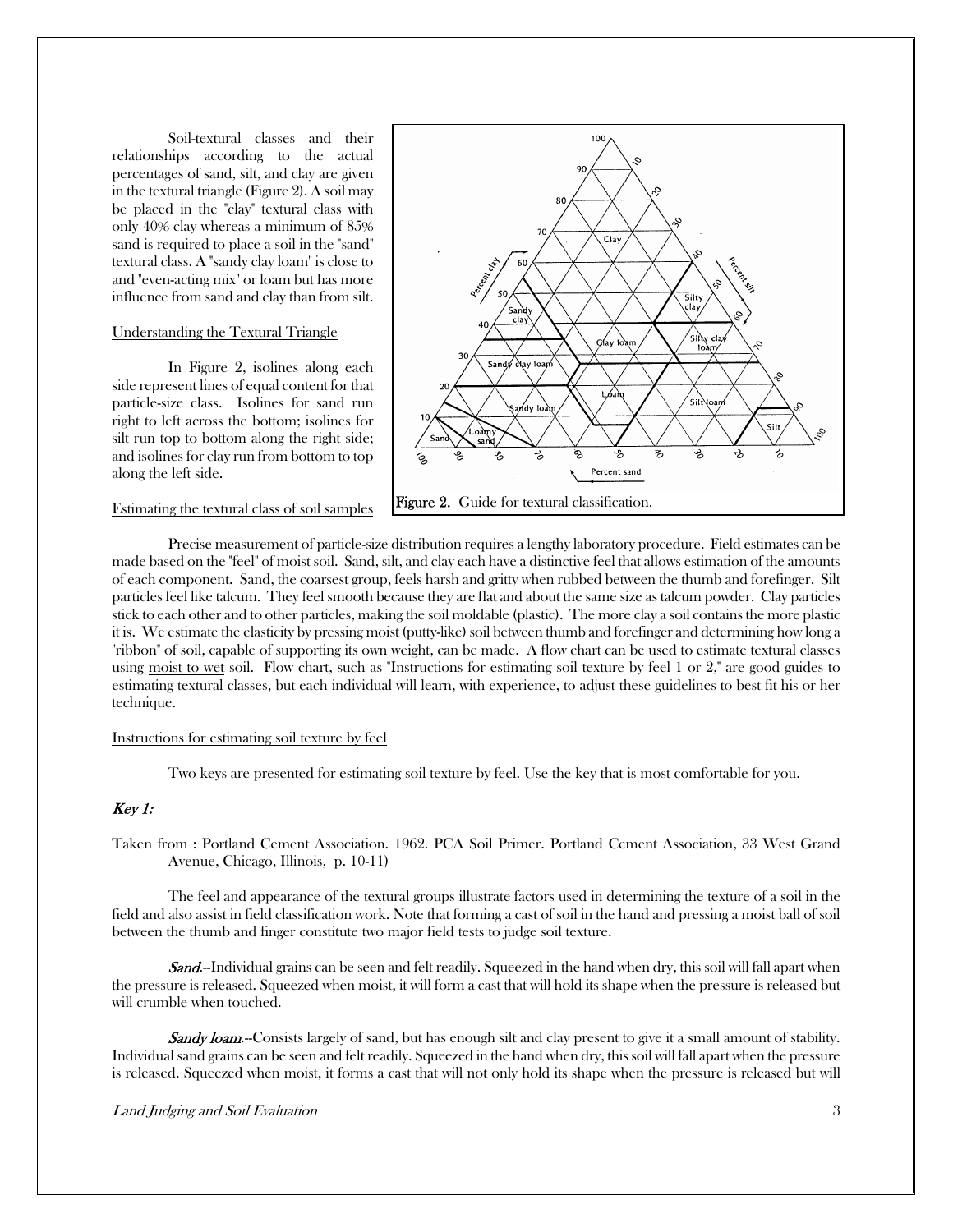withstand careful handling without breaking. The stability of the moist cast differentiates this soil from sand.

**Loam.--Consists of an even mixture of the different sizes of sand and of silt and clay. It is easily crumbled when** dry and has a slightly gritty, yet fairly smooth feel. It is slightly plastic. Squeezed in the hand when dry, it will form a cast that will withstand careful handling. The cast formed of moist soil can be handled freely without breaking.

Silt loam.--Consists of a moderate amount of fine grades of sand, a small amount of clay, and a large quantity of silt particles. Lumps in a dry, undisturbed state appear quite cloddy but they can be pulverized readily; the soil then feels soft and floury. When wet, silt loam runs together and puddles. Either dry or moist casts can be handled freely without breaking. When a ball of moist soil is pressed between thumb and finger, it will not press out into a smooth, unbroken ribbon but will have a broken appearance.

Clay loam.--A fine-textured soil which breaks into clods or lumps that are hard when dry. When a ball of moist soil is pressed between the thumb and finger, it will form a thin ribbon that will break readily, barely sustaining its own weight. The moist soil is plastic and will form a cast that will withstand considerable handling.

 $Clay$ --A fine-textured soil that breaks into very hard clods or lumps when dry, and is plastic and unusually sticky when wet. When a ball of moist soil is pressed between the thumb and finger, it will form a long ribbon.

### $Key 2:$

Place approximately 25 grams of soil in the palm. Add water drop by drop and knead to break down structure. Soil is at the proper consistency when plastic and moldable like moist putty. Then ask yourself: Does soil remain in a ball when squeezed?

### No - the texture is **SAND**

 Yes - place ball between the thumb and forefinger and push the soil with the thumb to form a ribbon. Allow the ribbon to extend over the forefinger until it breaks from its own weight.

Does the soil form a ribbon?

### No - the texture is **LOAMY SAND**

 Yes - thoroughly wet a small sample in the palm and rub with the forefinger If the ribbon was <1 inch long when it broke and the thoroughly-wetted sample feels:

gritty, the texture is **SANDY LOAM** smooth, the texture is **SILT LOAM** neither gritty nor smooth, the texture is  $LOAM$ If the ribbon was between 1 and 2 inches long when it broke and the thoroughly-wetted sample feels:

gritty, the texture is **SANDY CLAY LOAM** smooth, the texture is **SILTY CLAY LOAM** neither gritty nor smooth, the texture is **CLAY LOAM** 

If the ribbon was >2 inches long when it broke and the thoroughly-wetted sample feels:

gritty, the texture is **SANDY CLAY** smooth, the texture is **SILTY CLAY** neither gritty nor smooth, the texture is  $CLAY$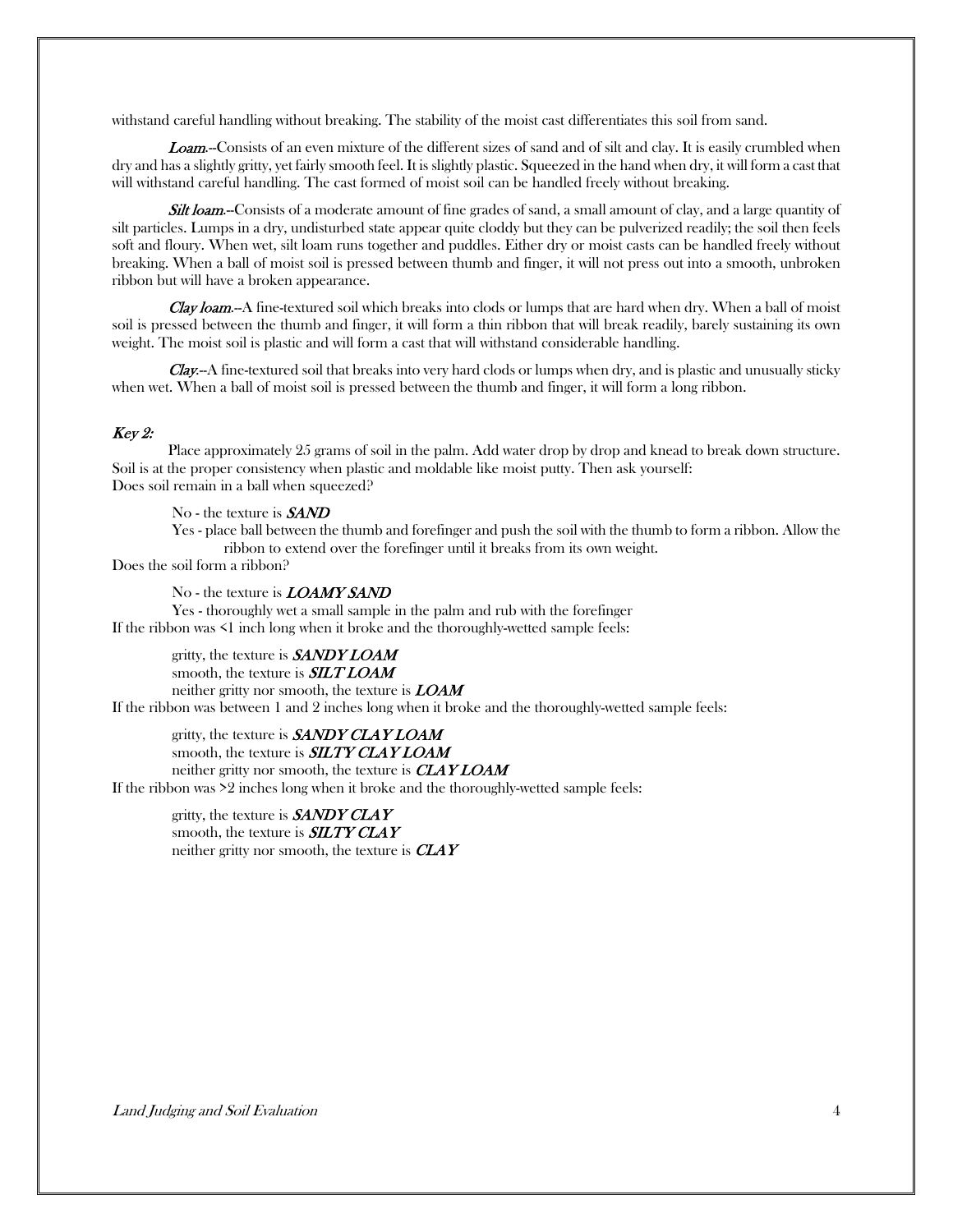### Subsoil Color

Dominant subsoil colors can be shades of red, brown, yellow, or gray (Table 2). Subsoils can have either a dominant color or can be mottled. The term mottled means a splotchy color pattern that contrasts against the dominant subsoil color. Mottles can also be shades of red, brown, yellow, or gray.

Red, brown, and yellow subsoil colors are produced by oxides and hydroxides of iron-coated soil particles.

### Table 2 Field guide to subsoil color.

| $\frac{1}{2}$ where $\frac{1}{2}$ and $\frac{1}{2}$ is the second coron . |                                   |  |
|---------------------------------------------------------------------------|-----------------------------------|--|
| <b>Color Guide</b>                                                        | <b>Common Standard</b>            |  |
| red                                                                       | clay drain tile, common red brick |  |
| yellowish red                                                             | tomato soup, red pencil eraser    |  |
| strong brown                                                              | natural tanned leather, rust iron |  |
| yellowish brown                                                           | natural finished oak wood         |  |
| light yellowish brown                                                     | new khaki, paper bag, cardboard   |  |
| olive brown                                                               | worn army fatigues                |  |
| gray                                                                      | wood ashes, overcast sky          |  |

Subsoil colors can be used to identify soils with wetness problems. Under aerated conditions, the iron compounds remain red, brown, or yellow. Under wet (saturated) conditions, the iron compounds are chemically altered from the red oxidized form to a more easily dissolved form. When the soil is wet for extended periods in most years, the iron coatings dissolve so much that the gray colors of most sand, silt and clay particles can be seen. Thus, the occurrence of gray subsoil mottles or colors indicates that a soil is saturated (or has a seasonal water table) at the depth at which gray colors start appearing. This information is used widely to determine need for agricultural drainage systems and to determine soil suitability for many non-agricultural uses.

Subsoils with red, brown, or yellow colors indicate soils weathered under well drained conditions. Well- drained soils of the Northern Piedmont and the Valley and Ridge physiographic provinces generally have red or brown subsoil colors. Well-drained soils of the Coastal Plain generally have yellow-brown or yellow subsoil colors. Dark red subsoils also indicate either a very old soil or a soil weathered from rocks high in iron compounds.

Subsoils with solid gray or gray mottles indicate soils under wet conditions. Solid gray subsoil colors indicate a poorly drained soil that is saturated with water for periods of 3 months or longer in most years. Subsoils with gray mottles indicate moderately well or somewhat poorly drained soils that are saturated with water for 1 month or longer in most years. The depth to the seasonal water table is estimated by measuring the depth to gray colors or mottles.

Another soil property that can be inferred from soil color is permeability. Clayey red, brown, or yellow subsoils generally indicate slow or moderate permeability unless there is strong blocky subsoil structure. Sandy and loamy subsoils with red, brown, or yellow colors generally indicate moderate to rapid permeability.

## PART II - LANDSCAPE FACTORS

### Slope Gradient

The steepness of slope is important in estimating the rate of runoff and predicting the hazard of erosion. Slope is estimated in percent or as the rise (or fall) per 100 feet of distance. Many instruments and techniques can be used to estimate slope gradient, but we will not using any instruments in this contest. Your scorecard, clipboard, or hand may be used as a level to estimate change in elevation. Two stakes placed 100 feet apart will be used as sighting stakes for slope measurements. The slope between the two stakes is the slope to be measured. Since no instruments will be used, it is important that the slope stakes be 100 feet apart. Care must be taken not to be confused by short distance changes in slope in the areas between the stakes. If there is much slope, the evaluation should always be made from the lower stake. Judges should be careful not to put stakes on slopes that are very close to breaks in slope classes. Slope classes are usually designated by letters, with class A being the flattest and class F being the steepest. The slope classes used in Virginia landjudging contests are given in Table 3.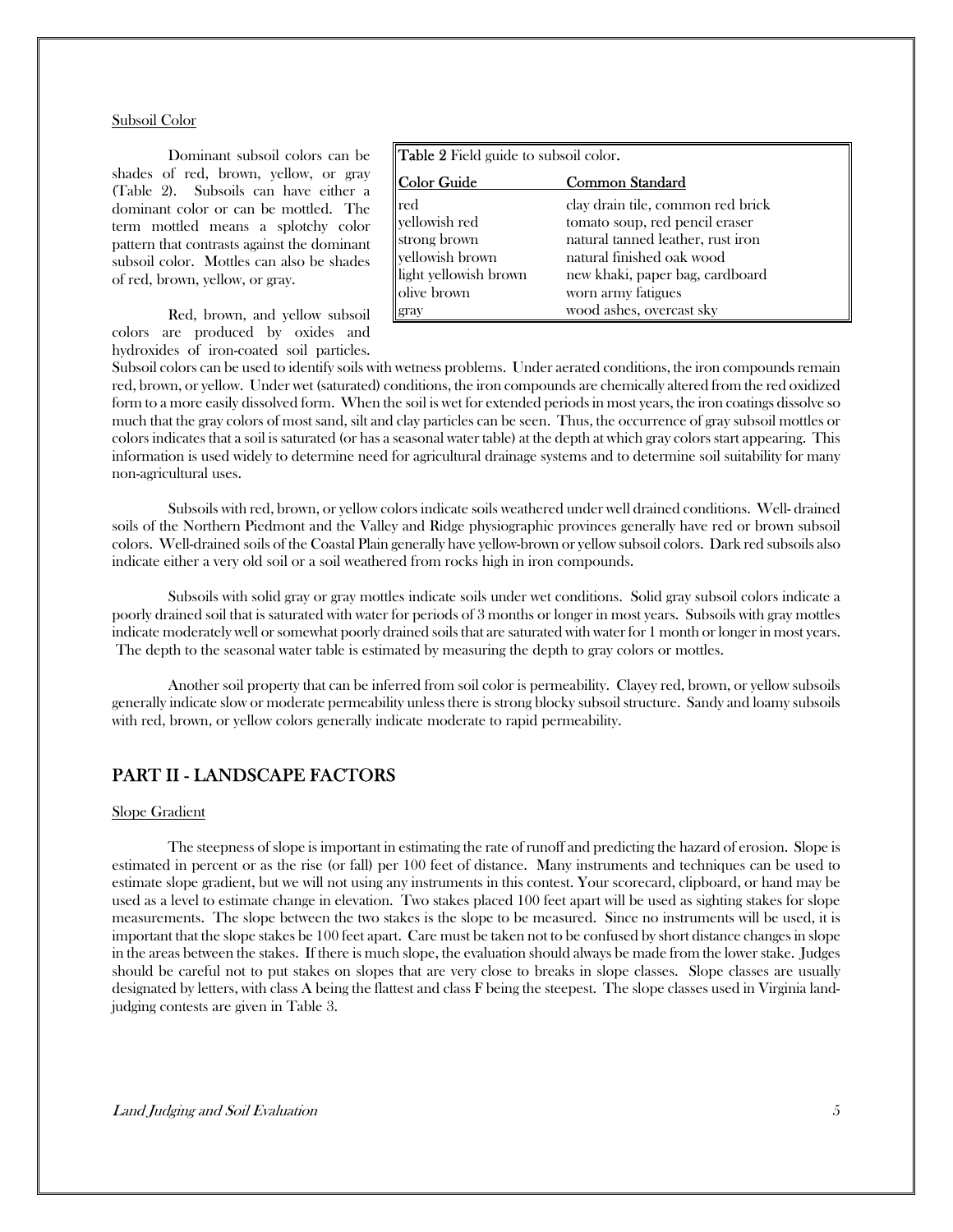For purposes of land judging, the soil pit is located on one simple slope segment. Two stakes are placed 100 feet apart in this area, and percent slope is determined between the stakes.

Most landscapes have a variety of slope shapes and gradients. Before you can understand this complexity, you need to look at small segments of the landscape and the representative soils associated with each.

| <b>Table 3.</b> USDA soil survey slope classes. |                              |                                           |  |  |
|-------------------------------------------------|------------------------------|-------------------------------------------|--|--|
| Slope (%)                                       | Letter<br><b>Designation</b> | <b>Descriptive</b><br>Term                |  |  |
| $0$ to $2$<br>3 to 7<br>8 to 15                 | A<br>В<br>C                  | nearly level<br>gently sloping<br>sloping |  |  |
| 16 to 25 D<br>>26                               | E, F                         | moderately steep<br>steep                 |  |  |

### Erosion

Erosion is the detachment and transport of soil particles by wind or water. It results in the loss of millions of tons of valuable topsoil from Virginia soils each year. Raindrop splash and running water cause most erosion in Virginia. Cleared fields in the Coastal Plain with sand, loamy sand, or sandy loam surface textures may also be subject to wind erosion. In order to estimate how much erosion has occurred, the following items are evaluated:

- Original surface layer thickness (information given at each site to be judged)
- Original sequence and thickness of subsurface and subsoil layers
- Incorporation of subsurface and subsoil layers in the present plow layer

Erosion classes based on these criteria are defined below.

### Erosion Classes

**None to Slight.**-The plow layer consists mostly of the original surface layer. 25 percent or less of the original surface layer eroded for the soil to be placed in this class.

**Moderate.**--The plow layer consists of the original subsurface layer plus some of the subsoil. The base of the plow layer rests on or in the subsoil. Moderately eroded soils have lost 25-75 percent of the original surface layer.

Severe.--The plow layer consists mostly of subsoil material. It has color and texture similar to those of the subsoil. More than 75 percent of the original topsoil has been lost.

### Landscape Analysis

The position of a soil in the landscape can influence its properties and its potential use. Detailed landscape and geologic analyses are beyond the scope of this program; however, a basic understanding of soil-landscape relations is necessary to study soil at any level. The major landscape positions are illustrated in Figures 3 and 4.



### Upland landscapes

Upland ridge summits.--Upland ridge summits are landforms that form the upper part of the local landscape setting. They may be somewhat rolling but are flatter than surrounding side slopes. Soils on upland ridges are usually developed from the dominant underlying geologic material (bedrock or deep Coastal Plain sediments).

**Side slopes.**--Side slopes are slopes leading off the ridges towards some lower, flatter landforms. Side slopes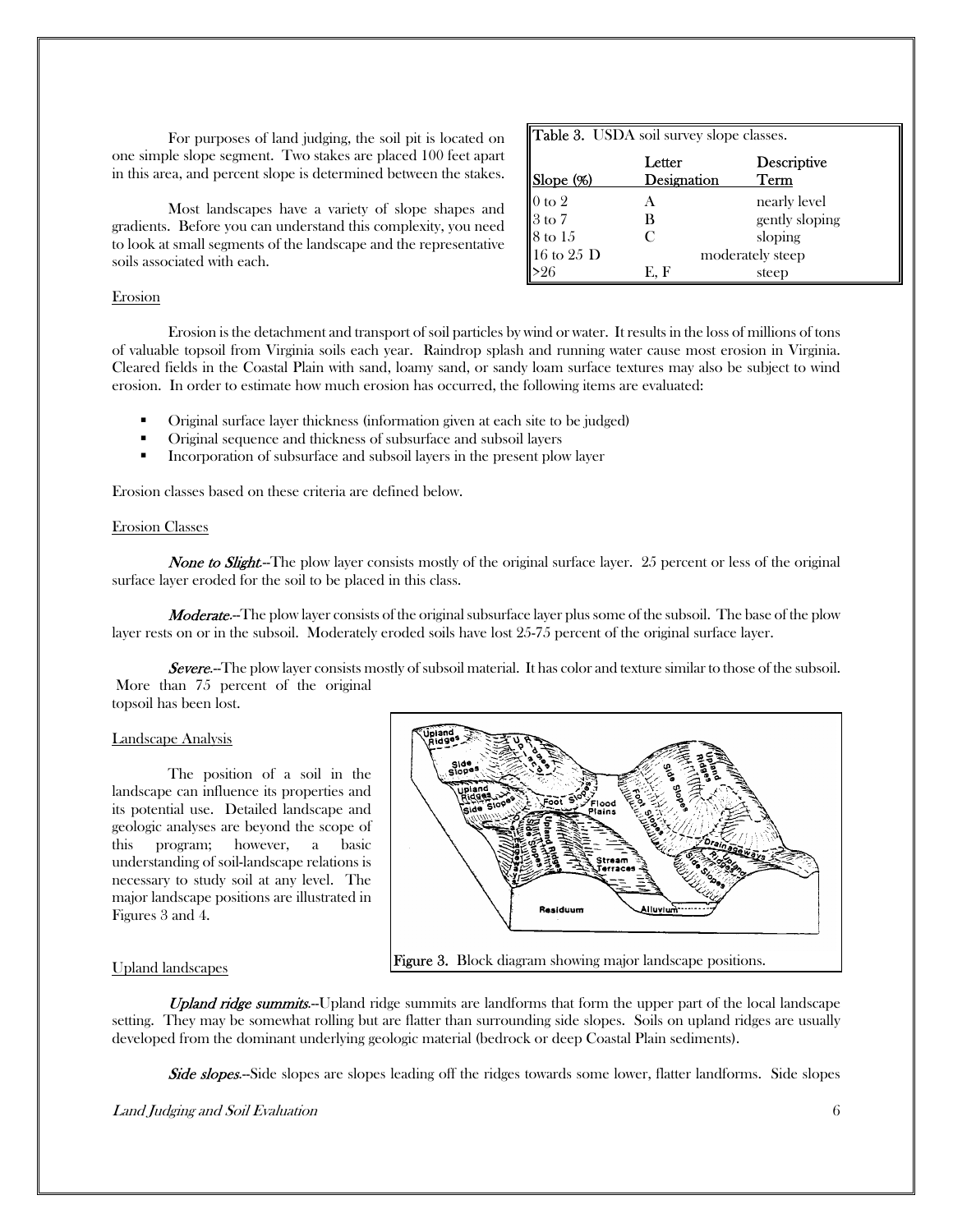usually are the steepest sloping landscapes in the local setting. Soils on side slopes are usually developed from the dominant underlying geologic material (bedrock or deep Coastal Plain sediment).

**Foot slopes.**--Foot slopes are slopes at the base of side slopes that are usually more gently sloping than side slopes but are sloping toward some flatter landform at a lower elevation. Soils on foot slopes are usually developed in materials carried primarily by gravity (with some washing) from upland ridges and side slopes that have been deposited at the base of side slopes. To illustrate the relationship between upland ridges, side slopes, and foot slopes, sit in a chair and extend your foot, flat on the floor, as far as you can. The portion above your knee is the upland ridge, from your knee to your ankle is the side slope, and your foot (aha!, wonder where the term came from?) is the foot slope.

### Alluvial landscapes

Alluvial landscapes is the general term used for landscapes (flood plains, terraces, and drainageways) formed from sediments deposited by flowing water. These landscapes tend to occupy the lower positions of the local setting and are usually the flattest areas in the immediate setting.

Flood plains are the lowest landscapes



### Flood plains (or bottomlands).--

immediately along streams. On the flood plain, new material is being deposited frequently so the soils are relatively young and not well developed. Many flood plain soils are so young that no subsoil horizon has developed.

**Stream terraces.--**Once the stream has cut deeper into the landscape, creating a new flood plain, it leaves an old flood plain above the new flood level. Since the old flood plain is no longer covered by water and sediment, soil formation can occur in the same material for a long time without being buried. These former flood plains that are now above flood level are called stream terraces.

**Drainageways.**--Before runoff reaches major streams, it collects in small natural drains that cut through other landscapes. These drains may carry water only after major rains, but the upper several feet of soil in the area surrounding the drains is topsoil washed from nearby uplands or side slopes. The landscapes associated with these drains or intermittent streams are like miniature flood plains and are termed drainageways.

## PART III - INFERRED SOIL CHARACTERISTICS

Inferred soil properties are those that cannot be easily measured or are combination or interaction of slope, texture, structure, vegetative cover, and time - all affect what is being measured.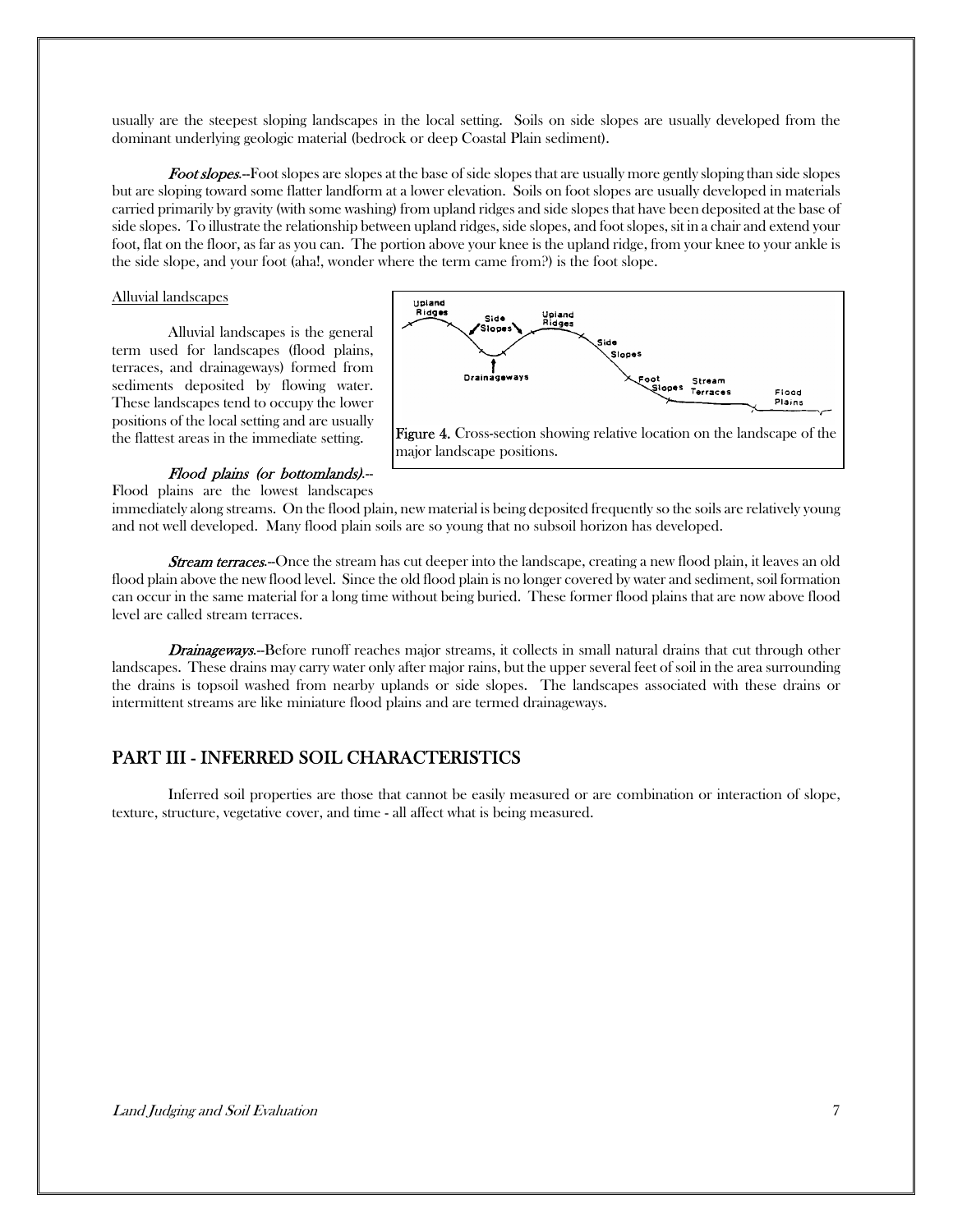### Soil structure

5E).

Soil structure is very important in inferring soil characteristics. Soil structure is the manner in which individual soil particles (sand, silt, and clay) form compound soil units or peds. Certain types of soil structure can greatly influence the rate of water movement in soil. For example, a clay subsoil with strong blocky structure can have medium rates of water flow (permeability) through it whereas the same clay soil without structure would have virtually no water flowing through it.

Several basic shapes of structural units are recognized in soils. Figure 5 and the following terms describe the basic shapes.

Massive.--Individual soil particles do not bind together to form secondary particles bounded by surfaces.



D, subangular blocky; E, platy; and F, granular.

**Prismatic.**--The individual units are bounded by flat or slightly rounded vertical faces. Units are distinctly longer vertically, and the faces are typically casts or molds of adjoining units. Vertices are angular or subrounded; the tops of the prisms are somewhat indistinct and normally flat (Figure 5A).

Columnar.--The units are similar to prisms and are bounded by flat or slightly rounded vertical faces. The tops of columns, in contrast to those of prisms, are very distinct and normally rounded (Figure 5B).

**Blocky**,-The units are blocklike or polyhedral. They are bounded by flat or slightly rounded surfaces that are casts of the faces of surrounding peds. Blocky structural units are nearly equidimensional but grade to prisms and plates. The structure is described as angular blocky if the faces intersect at relatively sharp angles; as subangular blocky if the faces are a mixture of rounded and plane faces and the angles are mostly rounded (Figure 5C and 5D).

Platy.-The units are flat and platelike. They are generally oriented horizontally and are usually overlapping (Figure

**Granular:** The units are approximately spherical or polyhedral and are bounded by curved or very irregular faces that are not casts of adjoining peds (Figure 5F).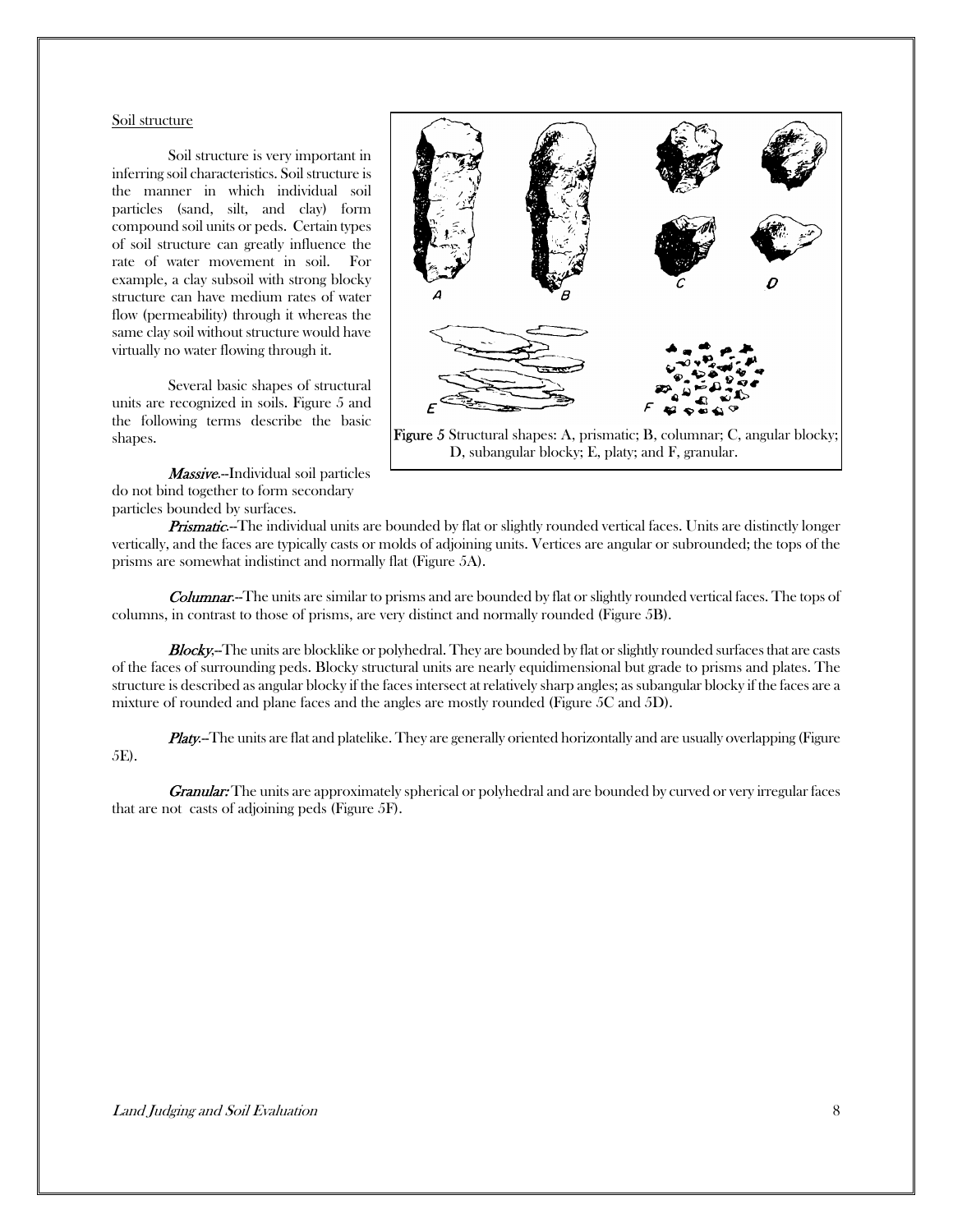### Infiltration rate

Infiltration rate is the rate at which rainfall enters the soil surface. Mostly surface layer texture and structure affect this rate. Infiltration rates are given in relation to soil texture and soil structure in Table 4.

| <b>Table 4.</b> Infiltration rate.          |                       |                          |
|---------------------------------------------|-----------------------|--------------------------|
| <b>Soil Texture</b>                         | <u>Soil Structure</u> | <b>Infiltration Rate</b> |
| sand, loamy sand                            | all                   | rapid                    |
| sandy loam, loam                            | all                   | medium                   |
| silt loam                                   | granular, blocky      | medium                   |
|                                             | massive               | slow                     |
| silty clay loam, clay loam, sandy clay loam | granular, blocky      | medium                   |
|                                             | massive               | slow                     |
| silty clay                                  |                       |                          |
| silty clay, sandy clay, clay                | all                   | slow                     |
|                                             |                       |                          |

### Surface runoff

Surface runoff is affected by slope, slope length, surface texture, vegetative cover, infiltration rate, and the intensity and duration of rainfall. Slope and infiltration rate are the major variables used to estimate surface runoff. Surface-runoff classes are given in relation to slope and infiltration rate in Table 5.

For the purpose of this program, we will evaluate runoff as "runoff potential from bare soil" so that vegetative effects will not have to be considered. However, if the soil surface is vegetated, the rate of surface runoff can be greatly

decreased. For example, a stable forest growing on a loamy soil will have slow runoff even on 20 to 30 percent slopes, but the same soil with a grass cover will have a high rate of surface runoff. However, even the steep forested soil runoff rate will become high if the rain lasts long enough to saturate the soil. Once a soil becomes saturated or the rate of rainfall exceeds the infiltration rate, regardless of texture, slope, or vegetative cover, the surface runoff rate will be high.

|                | Table 5. Surface-runoff classes. |                        |                      |
|----------------|----------------------------------|------------------------|----------------------|
| Slope %        | Rapid<br>Infiltration            | Medium<br>Infiltration | Slow<br>Infiltration |
| $0$ to $1$     | very slow                        | very slow              | very slow            |
| $\vert$ 1 to 2 | very slow                        | slow                   | slow                 |
| $3$ to $7$     | slow                             | medium                 | rapid                |
| $8$ to $15$    | medium                           | rapid                  | rapid                |
| >16            | rapid                            | rapid                  | rapid                |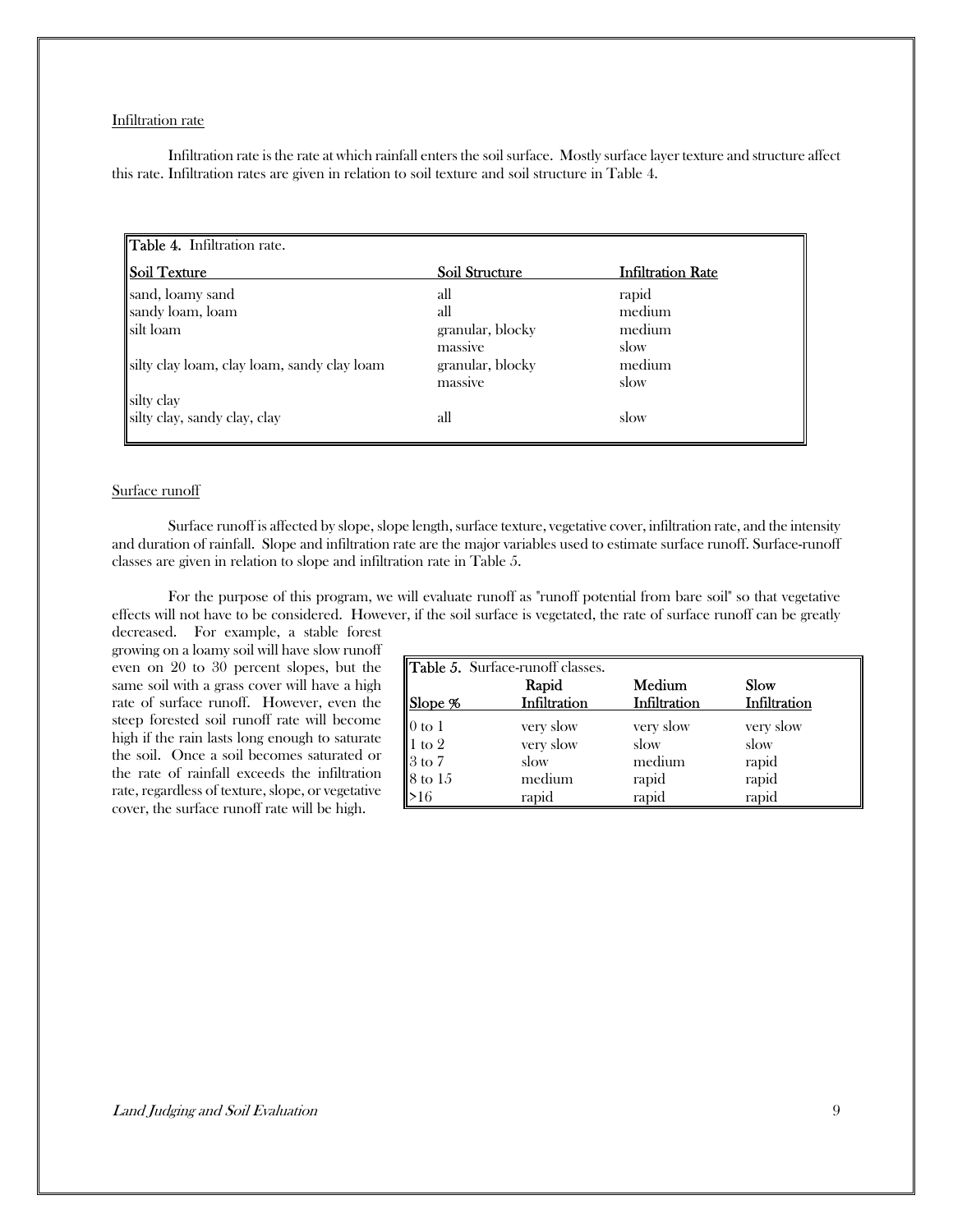### **Permeability**

Permeability is the rate that water moves or percolates downward through the soil. Soil properties such as texture, structure, bulk density, pore size and quantity, root channels, and animal or insect burrows affect permeability. Since pores are hard to see and evaluate, texture and structure are used to estimate soil permeability. In a land-judging contest, the subsoil or substratum layer with the slowest permeability below the surface to the bottom of the pit is used. Permeability rates in relation to soil texture and soil structure are given in Table 6.

## Table 6. Permeability. Texture Structure Permeability rate sand, loamy sand single grain rapid sandy loam, loam, silt loam\* all moderately rapid clay loam, sandy clay loam blocky moderate clay, sandy clay, silty clay clay loam, sandy clay loam prismatic, slow clay, sandy clay, silty clay platy, massive

\*A dense, brittle, platy layer known as a hardpan or fragipan may occur in some subsoils with these textures. The occurrence of a fragipan indicates slow permeability, regardless of soil texture.

### Natural Soil Drainage Classes

Soil drainage is the result of the interaction of several soil properties. The interpretation of drainage depends on the intended use. The drainage classes in Table 7 group soils by soil water characteristics that influence agricultural production. Excessively drained soils do not hold enough water for optimum plant growth. Poorly drained soils are opposite in that they are so wet that crops can only be grown if the soils are artificially drained. Somewhat poorly drained soils may require drainage and will likely be wet late in the spring if not drained. Moderately well drained soils may be wet late in the spring but are not wet enough to warrant drainage. Well drained soils do not have water tables at depths shallow enough to hinder agricultural use. Depth to water table, as indicated by gray mottles or colors, and texture are evaluated in determining the following drainage classes:

Although excess water is a problem in moderately well, somewhat poorly, and poorly drained soils, retaining sufficient water within the rooting depth to supply plant needs is equally important. Water, held by the soil for plant

growth, does not cause mottling and is called "plant-available water". Excessively drained soils usually cannot hold adequate available water for good plant growth. The plant available water in all other drainage classes varies depending on soil texture and structure. In most poorly and somewhat poorly drained soils, the presence of a shallow water table during the growing season

| <b>Table 7.</b> Natural soil drainage classes. |                        |                                                   |  |
|------------------------------------------------|------------------------|---------------------------------------------------|--|
| Drainage Class                                 | <b>Subsoil Texture</b> | Depth to Water or<br><b>Gray Mottles (inches)</b> |  |
| excessive                                      | sand, loamy sand       | >36                                               |  |
| well                                           | all except sand and    | >36                                               |  |
|                                                | loamy sand             |                                                   |  |
| moderately well                                | all                    | 18 to 36                                          |  |
| somewhat poorly                                | all                    | $10 \text{ to } 18$                               |  |
| poorly                                         | all                    | $0$ to $10$                                       |  |

may provide adequate water regardless of structure or texture. However, this usually occurs in soils where productivity is restricted due to wetness.

## PART IV - AGRICULTURAL MANAGEMENT

### Land Capability Classification

The land-capability-classification system groups soils with similar potential for agricultural production. The broadest grouping is the *land capability class*. There are eight such classes. Classes I through IV are capable of producing cultivated crops. Soils in classes V, VI, and VII are not suited to cultivated crops but are suitable for pasture and forestry. Soils in class VIII are suitable only for wildlife and forestry. Table 8 provides a general guide to land-capability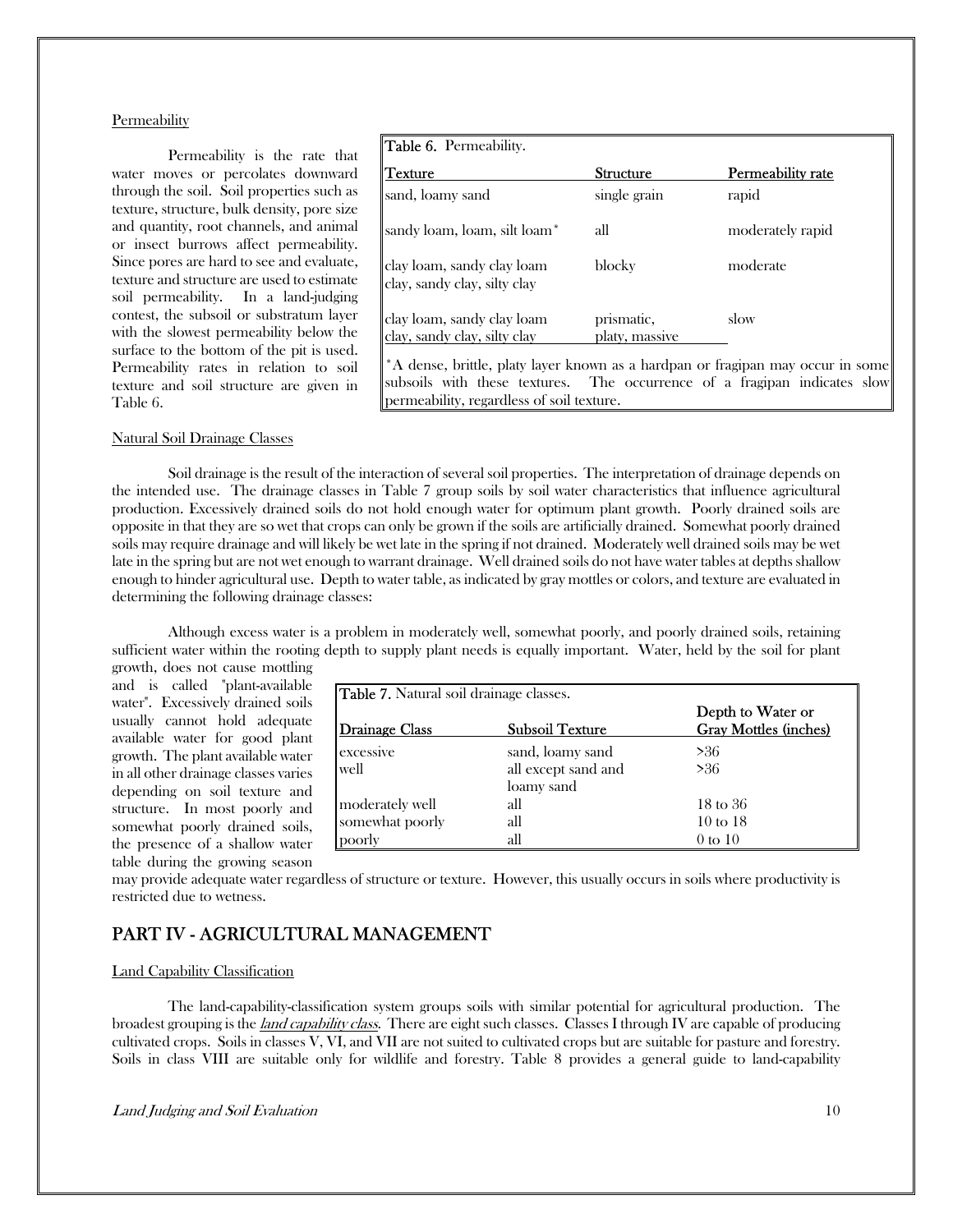classification. Complete definitions of the eight land-capability classes are given below.

With the exception of soils in class I lands, soils in each of the other seven land capability class are separated into subclasses on the basis of one or more minor problems. The subclasses and their symbols are:

- erosion hazard e
- wetness w
- unfavorable soil properties in the root zone s
- climate c

No Virginia soils fall into the climate limitation subclass.

Definitions of the eight land capability classes are:

Class I land. - Class I land has few or no conditions that limit its use for most common agricultural crops; it can be safely cultivated without special conservation treatment. There are no subclasses in class I land.

Soils in Class I land are suited to a wide range of plants and may be used safely for cultivated crops, pasture, range, woodland, and wildlife. Because they are nearly level, the erosion hazard (wind or water) is low. They are deep, generally well drained, and easily worked. They hold water well and are either fairly well supplied with plant nutrients or highly responsive to fertilizer. These soils are not subject to damaging overflow. Class I land

| <b>Soil Factor</b> | Criteria                                 | <b>Best Land Class Possible</b> |
|--------------------|------------------------------------------|---------------------------------|
| Texture:           | sand, loamy sand                         | III                             |
|                    | all others                               | T                               |
| Depth to rock      | $\leq$ 20 inches (shallow)               | VI                              |
| or fragipan:       | >20 inches (moderately deep)             | I                               |
| Permeability:      | rapid                                    | III                             |
|                    | moderate                                 | I                               |
|                    | slow                                     | $_{\rm II}$                     |
| Slope:             | nearly level $(0 \text{ to } 2\%)$       | I                               |
|                    | gently sloping $(3 \text{ to } 7\%)$     | H                               |
|                    | sloping $(8 \text{ to } 15\%)$           | Ш                               |
|                    | moderately steep $(16 \text{ to } 25\%)$ | IV                              |
|                    | steep (>26%)                             | VI                              |
| Erosion:           | none to slight                           | $\mathbf{I}$                    |
|                    | moderate                                 | $\mathbf{I}$                    |
|                    | severe                                   | VI                              |
| Runoff:            | rapid                                    | $\mathbf{I}$                    |
|                    | medium, slow                             | T                               |
|                    | very slow                                | $\mathbf{I}$                    |
| Wetness:           | water table at $0$ to $18$ inches        | III                             |
|                    | water table $>18$ inches                 | T                               |
| Flooding:          | none to common                           | I                               |
|                    | frequent                                 | Н                               |

is productive and suited to intensive cropping. The local climate is favorable for growing most common field crops. Class I land that is used for crops needs only ordinary management practices to maintain it.

Class I land is level and is not subject to accelerated erosion. It does not have a wetness problem or other unfavorable soil characteristics in the root zone.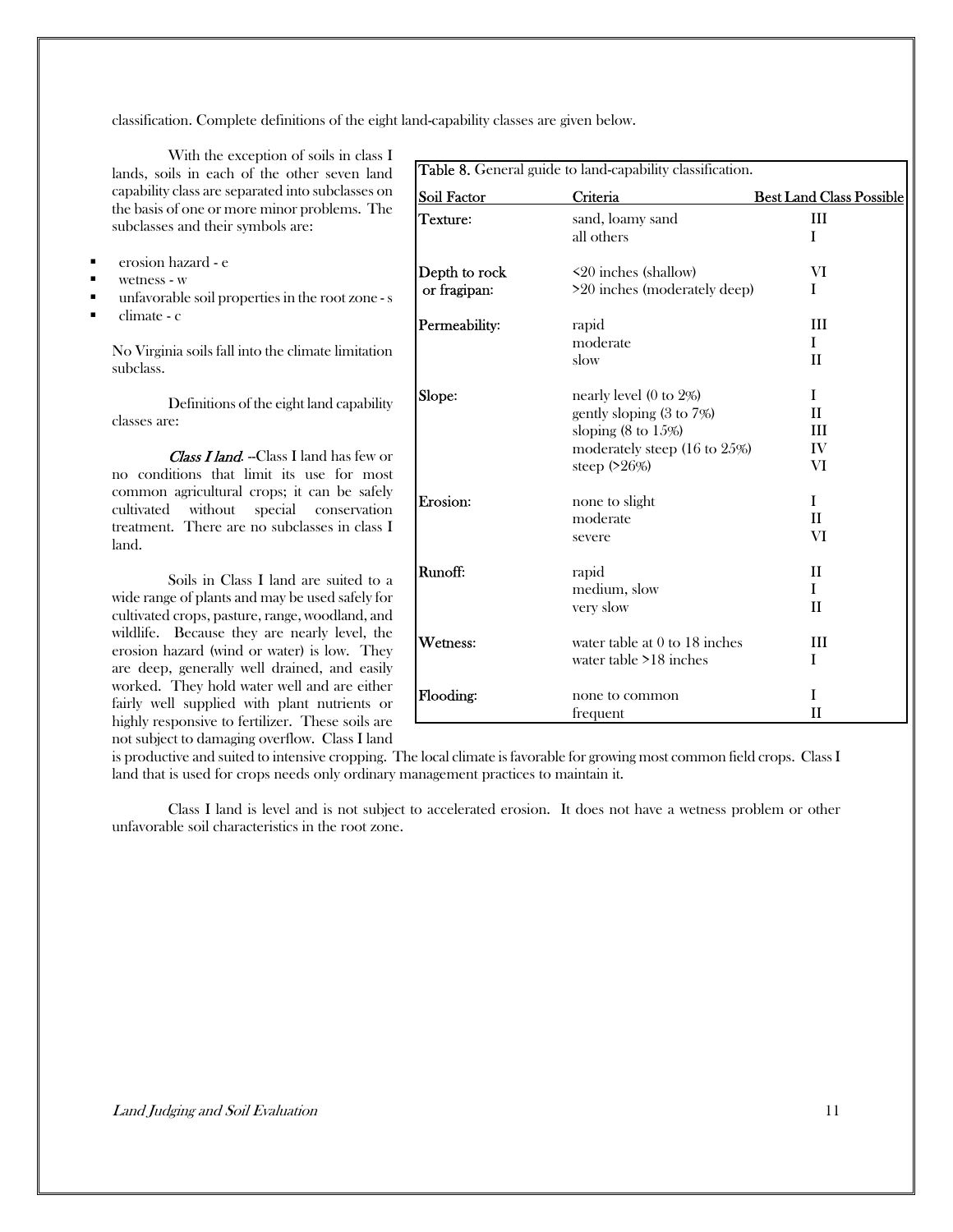**Class II land.** --Class II land has some natural conditions that require some conservation practices when it is cultivated or that limit the kinds of plants it can produce. Soils in class II require more careful management than do those of class I land, including conservation practices, to prevent deterioration or to improve air and water relations when the soils are cultivated. The limitations are slight, however, and the practices are easy to apply. Although this land can be used for cultivated crops, pasture, range, wildlife food and cover, woodland, or outdoor recreation, the farm operator has less latitude in the choice of crops and management practices than with class I land.

Class III land. --Class III land has one or more moderate limitations on its use. These soils are more restricted in the crops that can be produced than are those in classes I and II. When cultivated, conservation practices are more difficult to implement, and/or maintenance is usually required. Class III lands may be used for cultivated crops, pastures, range, wildlife food and cover, woodland, or recreation.

Limitations of soils in class III restrict the amount of clean cultivation; time of planting, tillage or harvesting operations; choice or yield of crops; or a combination of these. The limitations may be natural ones, such as steep slopes or water, or the limitation may be the result of erosion brought on by the way the land has been used.

**Class IV land.** --Class IV land is suitable for only occasional or limited cultivation. It has one or more severe limitations that restrict its use.

Soils in class IV have very severe limitations that restrict the kinds of plants that can grow. When cultivated, they require very careful management, and conservation practices are more difficult to apply and maintain than on soils in classes II and III.

Class IV land includes soils in areas where flooding may preclude planting or harvesting crops during unfavorable years. Many sloping soils in class IV in humid areas are suited to occasional, but not regular, cultivation because of the severe erosion hazard. Some of the poorly drained, nearly level soils are not subject to erosion but are poorly suited to some crops because of wetness, frequency of flooding, or low productivity for cultivated crops. Some hilly soils in class IV are well suited to one or more special crops such as fruits or ornamental trees and shrubs.

**Class V land.** --Class V land is level but has some conditions that limit its use to pasture or range, woodland, recreation, watershed protection, or wildlife habitat.

The soils in class V land have limitations other than erosion that restrict the kinds of plants that can be grown and/or that prevent tillage of cultivated crops. Examples of limitations are: a) subject to frequent flooding, b) stony or rocky soils, and c) ponded areas where drainage is not feasible.

**Class VI land.** --Class VI land has soils with very severe limitations that make it generally unsuited for cultivation and restrict its use to pasture, range, woodland, recreation, watershed protection, or wildlife habitat. It may be well or poorly suited to woodland, depending on the characteristics of the soil.

The soils are such that it is practical to apply range or pasture improvement such as seeding, liming, fertilization, or water control by means of contour furrows, drainage ditches, diversions, or water spreaders.

Some soils in class VI are well adapted to long-term meadows and sodded orchards that do not require cultivation or to special crops such as blueberries that require soil conditions unlike those demanded by most cultivated crops.

Class VII land. --Class VII land has soils with very severe limitations that make it unsuited for cultivation and restrict its use to pasture, range, woodland, recreation, watershed protection, or wildlife habitat. Even in these the soils require careful management.

Soils in this class VII land have restrictions more severe than those in class VI because of one or more limitations that cannot be modified. These conditions make the land unsuited for common cultivated crops, although some special crops with unusual management practices can be grown. Physical conditions of the soils make it impractical to apply such pasture or range improvements as seeding, liming, or fertilization, and water control measures such as contour furrows, ditches, diversions, or water spreaders. Soils in this class range from well to poorly suited for woodland.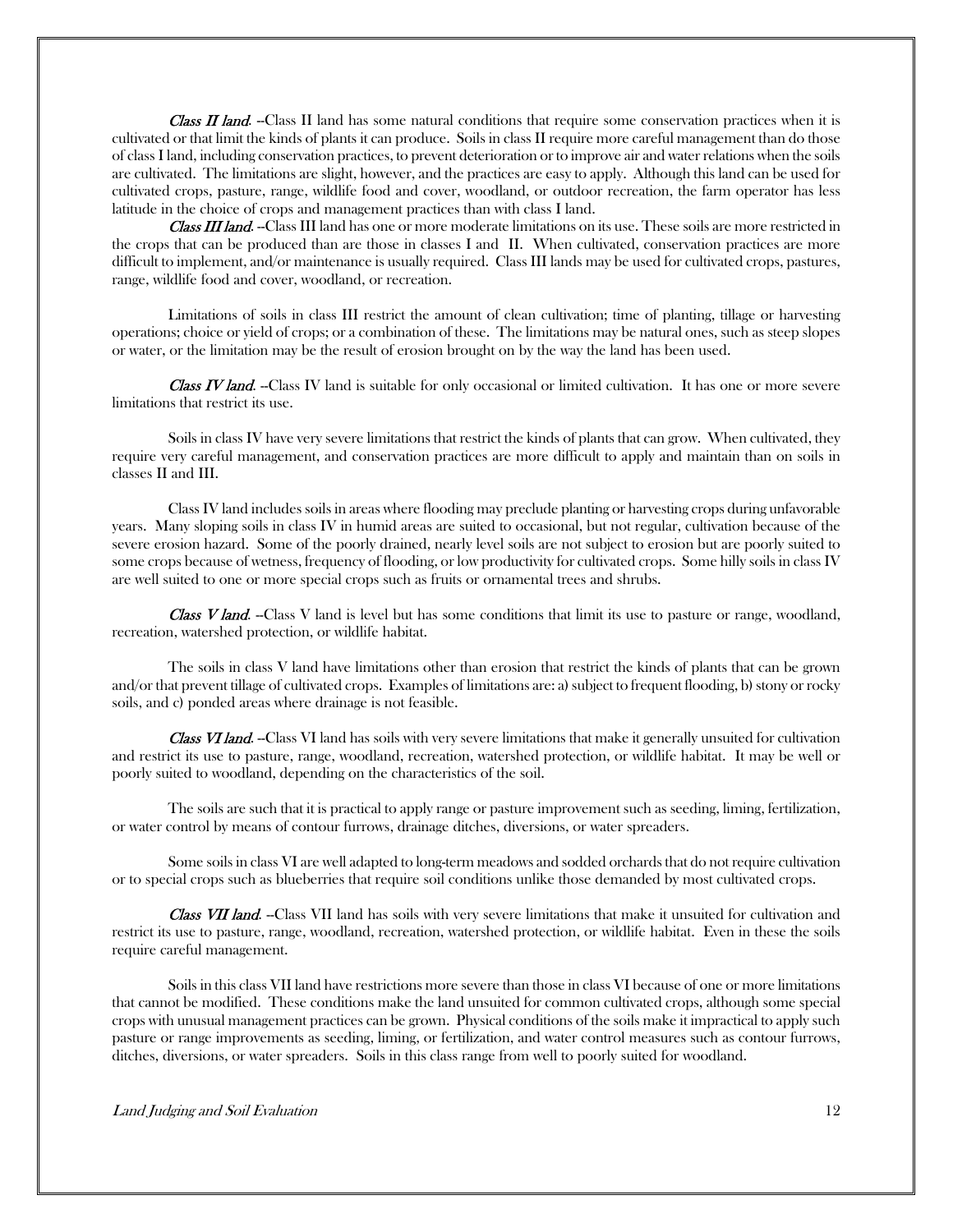**Class VIII land.** --Class VIII land has soils with severe limitations that prevent its use for commercial plant production. Soils and landforms in class VIII cannot be expected to return significant on-site benefits from management for crops, grasses, or trees, although benefits from wildlife use, watershed protection, or recreation may be possible. Rock outcrops, sand beaches, river wash, mine tailings, and other nearly barren areas are included in class VIII. With major reclamation efforts, a few areas of nearly level class VIII land can be altered to make them suited to cropland use.

### Major Factors that Keep Land Out of Class I

- ♦ Slope, more than 2%
- ♦ Erosion, moderate or severe
- ♦ Depth, less than 20 inches to rock or a fragipan
- ♦ Permeability, slow or rapid
- ♦ Runoff, very slow
- ♦ Wetness, poorly drained soils
- $\blacklozenge$  Flooding<sup>\*</sup>, frequent (more than one year in five)
- Texture, sand textures in surface and subsoil

\* flooding frequency will be given for each site in the land-judging contest. If no flooding frequency is given, assume no flooding occurs.

### Soil Amendments

Lime (CaCO<sub>2</sub> and MgCO<sub>3</sub>).--Lime is used to correct excess soil acidity and to supply calcium (Ca) and magnesium (Mg) as plant nutrients. Lime should be added for most agronomic crops if the pH is less than 6.0.

Nitrogen (N).-Nitrogen should be added to every crop except legumes, which associate with microbes that fix atmospheric nitrogen. As part of the information given for each site for the land-judging contest you will be told if a legume is to be grown.

Phosphorus (P).--Phosphorus is needed on crops except when the soil test is very high (starter P applied as a band may be beneficial when the soil test is high). The phosphorous content of a fertilizer is expressed as percent phosphate.

Potassium (K).-Potassium is needed on crops except when the soil test is very high. The potassium content of a fertilizer is expressed as percent potash.

None needed.-The soil has an adequate amount of lime and fertilizer to produce the highest yield that the soil is capable of producing (generally, water becomes a limiting factor in obtaining the maximum potential yield of a soil).

**Note:** The pH, P, and K levels are based on soil tests of the surface layer. It is assumed that all of the plant's nutritional needs can be supplied by fertilizer and lime applications to the surface layer.

### Land Management Systems

Land management systems involve both crop rotation and tillage systems. It is assumed that the land will be used as intensively and as economically as possible. The tillage system involves no long-term soil modifications.

**Continuous row crops.** --Choose only for Class I land.

Sod or legume crop every 4th year. - Choose for Class II soils.

Sod or legume crop every 3rd year. --Choose for Class III soils that are not sandy.

Sod or legume crop every 2nd year. --Choose for sandy Class III soils and all Class IV soils.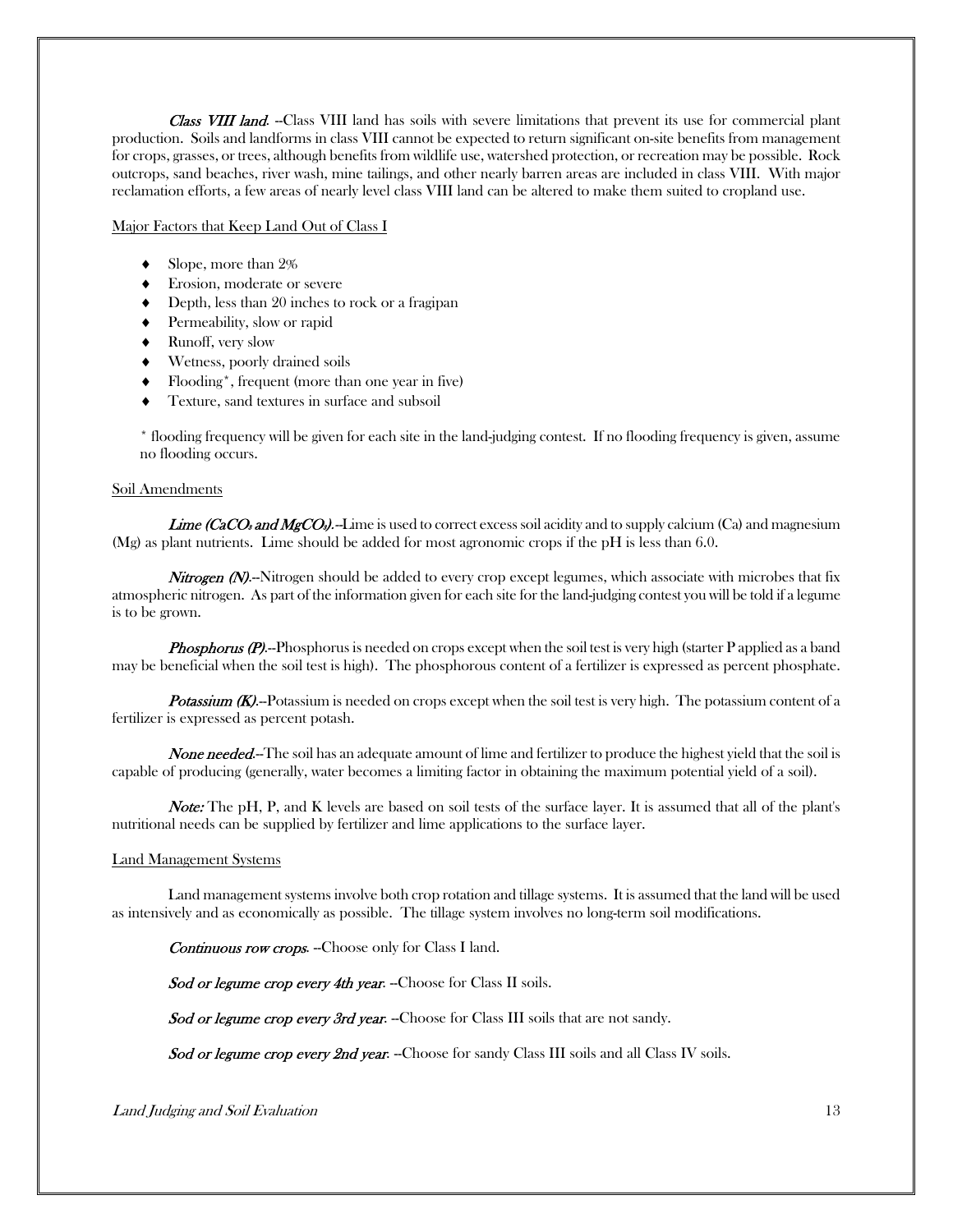Surface residue management and/or minimum tillage. -This is a management system using an off-set disk or similar implement to prepare a seedbed with as few passes as possible over the field. Surface residue management involves leaving as much crop residue exposed or only slightly mixed into the surface layer thus enhancing infiltration and reducing erosion. Minimum tillage should leave the soil surface quite rough, also enhancing infiltration and reducing erosion. Some type of minimum tillage and/or residue management system should be used in all row crop (corn, soybean, wheat, etc.) production.

### Establish recommended grasses and legumes.-Choose for Class V and VI soils.

Plant recommended trees.--Choose when indicated on given information and on all Class VII soils.

### Use only for wildlife or recreation.-Choose for Class VIII soils.

**Note:** No-till planting is not given as an option because it is almost always a good replacement for any tillage practice. No-till practices offer good erosion protection and increase water content in the soil. Since no-till is so widely applicable, it would allow for "continuous row crops" on Class II, III, and IV soils. No-till was not included as an option, to allow more emphasis on the need to manage by capability class.

### Mechanical Practices

Mechanical practices serve to reduce a soil limitation within a given land capability class so that the soil can be utilized more intensively without degradation.

No treatment needed.-This would be checked on (a) Class I land where brush and trees are not a problem, (b) Class II land where erosion and drainage are not problems, (c) on sandy soils without an erosion problem, or (d) Class VII or VIII land where soils are so severely limited that no return on practices can be expected.

Farm on contour, or strip crop.--Farming on the contour or strip cropping is used on soils to reduce erosion hazard to an acceptable level for a given management system. Select for Class II, III, and IV soils.

**Tile drainage or ditches.**--Tile drainage is used to permanently lower the water table and/or increase the rate of runoff during the growing season. However, drainage is not always feasible. Choose for soils where seasonal water tables are at depths of 18 inches or less.

**Control brush or trees.**--Select this practice for soils that are capable of growing crops or improved pasture where brush or trees are too big to be removed by normal tillage operations.

**Control gullies.**--Control existing gullies by establishing grassed waterways and by filling and grading. Select for severely eroded soils with gullies.

## PART V - SOIL AND LAND USE INTERPRETATIONS

Only a small percentage of our population is actually involved in food and fiber production. The tremendous productivity of the agricultural sector allows most of us to work in non-agricultural areas. It is critically important that we all understand the need to conserve our soils for agricultural use, but for many of us the impact of non-agricultural land use will directly affect us. For example, in purchasing a house, many critical soil properties which should be considered. This section provides an opportunity to learn how to evaluate soil for uses other than food and fiber production.

### **Scorecard Interpretations**

When using soil for non-agricultural purposes, the emphasis shifts from surface to subsurface soil properties. In addition, infrequent catastrophic events, such as flooding, are much more important in most non-agricultural uses.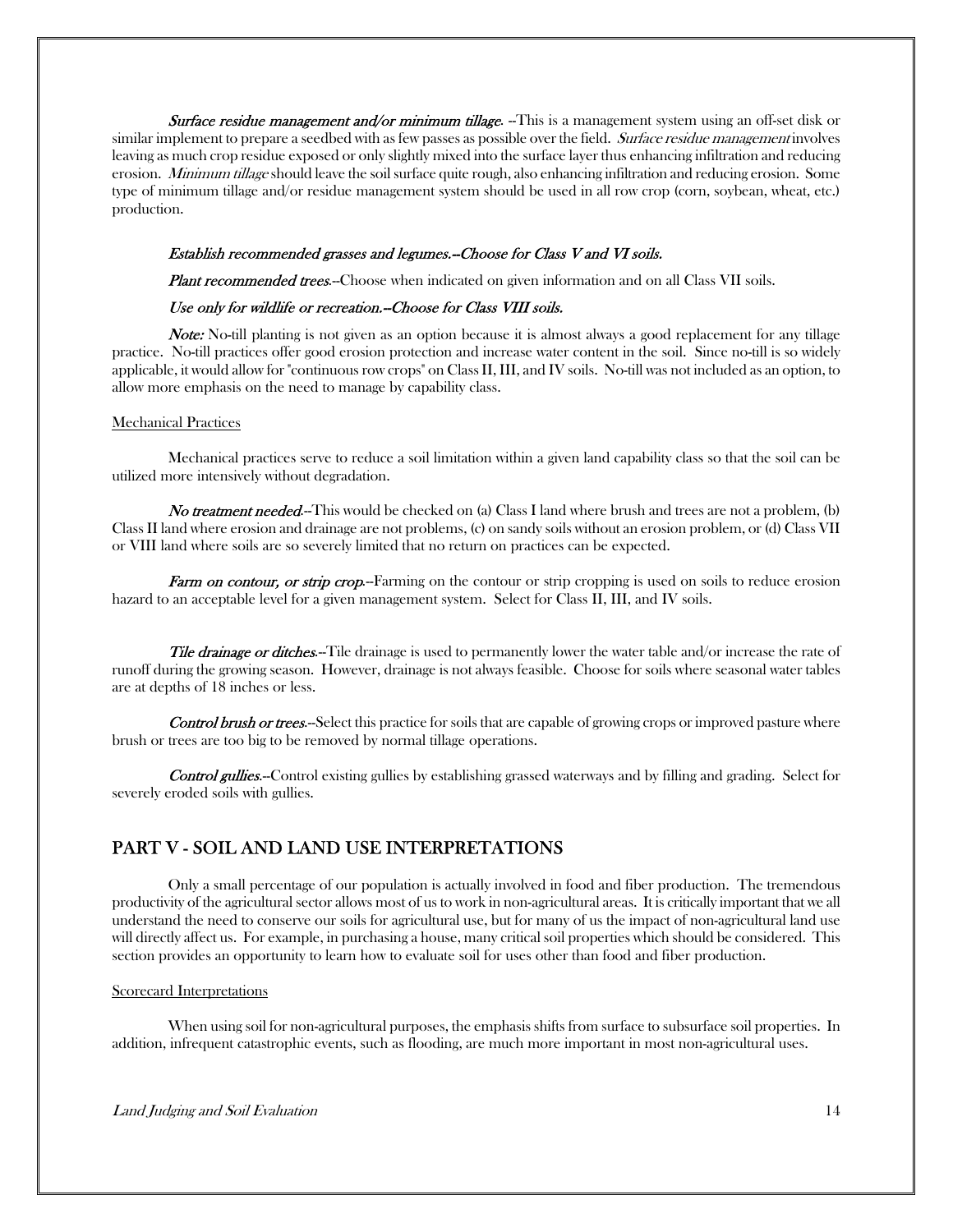In this section, important soil properties are evaluated and identified; then the limitation of that soil property for a specific use is determined. On the land judging scorecard, it must be realized that box location for a soil property evaluation has no relationship with box location for use limitations. For example, rapid is the third box down for permeability but has slight limitations (first box) for Homesite Foundations (no basement). Again, any relationship between location of a box for a soil feature and the limitations of that feature is coincidental.

Use limitations categories for each soil feature are those used by the National Cooperative Soil Survey. They are defined as follows:

**Slight limitations.**--Those soils or locations that have properties favorable for the planned use and present few or no problems.

**Moderate limitations.**-Those soils or locations that have properties only moderately favorable for the planned use. Limitations can be overcome or modified with special planning, design, or maintenance. Special treatment of the site for the desired use may be necessary.

Severe limitations.--Those soils or locations that have one or more properties unfavorable for the planned use. Limitations are difficult and costly to modify or overcome for the use desired.

After limitations on each use for each soil feature have been determined, a final evaluation for each use is completed. This determines the overall limitation on the use of the site. The final limitation is based on the most restrictive soil-site property. For example, if a soil is rated slight for Homesite Foundations (no basement) for all features except is rated severe for frequent flooding, it receives a final evaluation of "severe" because the most limiting factor will control the use. Everything else may be suitable for a homesite, but if it floods frequently, it is not a desirable homesite.

### Soil Properties to be Evaluated

Most of the properties evaluated in this section are similar to those evaluated in Parts 1, 2, and 3. Limits for classes may be somewhat different in this section since we are more concerned about internal water flow and soil properties at greater depths. Differences between this section and other sections are discussed below.

Texture: Four general textural classes are used for soil interpretations. Sands and loamy sands are combined into the general class of sands. Sandy loams, silt loams, loams, sandy clay loams, silty clay loams, and clay loams are combined into the general class of loams and clay loams. Sandy clays, silty clays, and clays are grouped in the clay class. Clays are separated into two types, those with low shrink-swell and those with high shrink-swell. Shrink-swell is the relative change in volume on wetting and drying. Shrink-swell is estimated indirectly in the field according to the plasticity of the soil. Clays with high shrink-swell are "tight" and hard to work, and have shiny pressure faces on peds due to repeated volume change. These clays will form ribbons greater than 3 to 4 inches in length. High shrink-swell clays are associated with claypan soils. Most clays in Virginia are not high shrink-swell, but where high shrink-swell soils occur they limit many land uses.

**Permeability:** The same classes are used, but for this section rates of flow are considered.

**Depth to Rock:** Class limits are based on impact on land use, but limitation breaks for a specific use do not necessarily correspond with class breaks. The importance of depth to rock depends on the use.

Slope: Slope breaks are the same as in Part 2, but more than one slope class may have the same limitation for a specific use.

Water Table: The three water classes used reflect relative impact on use, but class breaks do not correspond to limitation breaks for a specific use.

**Flooding:** Flooding classes are based on frequency of occurrence. Frequent flooding occurs at least one year in five. Occasional flooding occurs less than one year in five but at least one year in twenty five. No flooding (none), as defined for this contest, occurs less frequently than one year in twenty five. Flooding frequency is part of the given information for the land-judging contest. If nothing is given, assume no flooding.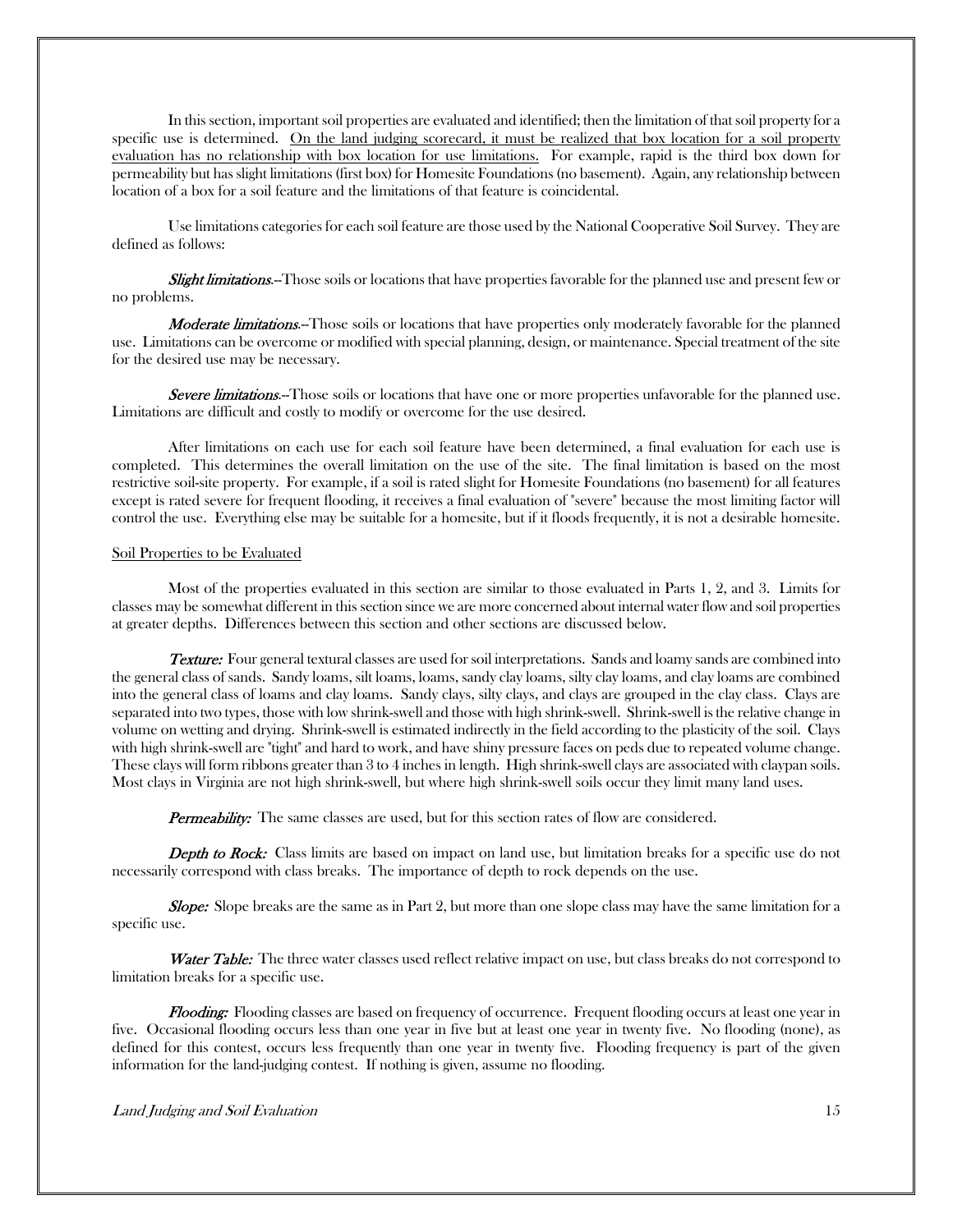### Determination of Use Limitations

### Foundation (no basement)

Soil properties evaluated are depth to rock, slope, landscape position, texture of the soil at a depth of two to seven feet and depth to a water table or gray mottles. It is assumed that footings will be placed thirty inches below the surface. Table 9 is used to determine the degree of limitation for foundations (no basement) based on these soil properties.

| Table 9. Degree of limitation for foundations for dwellings without basements. |                   |                               |                         |  |
|--------------------------------------------------------------------------------|-------------------|-------------------------------|-------------------------|--|
| <b>Soil Property</b>                                                           | Slight            | Moderate                      | <b>Severe</b>           |  |
| subsoil texture                                                                | loams, clay loams | sands, low shrink-swell clays | high shrink-swell clays |  |
| permeability                                                                   | rapid, moderate   |                               | slow                    |  |
| depth to rock                                                                  | $>3$ feet         | 2 to 3 feet                   | $\leq$ feet             |  |
| slope                                                                          | $0$ to 7\%        | 8 to 15%                      | $>15\%$                 |  |
| water table depth                                                              | $>3$ feet         | 2 to 3 feet                   | $\leq$ 2 feet           |  |
| flooding                                                                       | none              | ---                           | occasional, frequent    |  |
|                                                                                |                   |                               |                         |  |

### Soil Property Review for Foundations

Soil texture relates to bearing capacity, shrink-swell potential, and sidewall stability.

Slow permeability makes it likely that wetness will be a problem around the foundation.

Removing rock is expensive, but if part of the foundation is on hard rock and part on clay, the foundation may not be stable. Special designs can reduce this problem but the cost increases.

As the *slope* steepens, it becomes more difficult to prepare suitable footings. House sites on steeper slopes may require special designs and are usually more costly.

A **water table** at footing depth reduces the soil-bearing capacity and increases the chance for wetness problems in the house.

Houses should not be built on sites subject to *flooding*.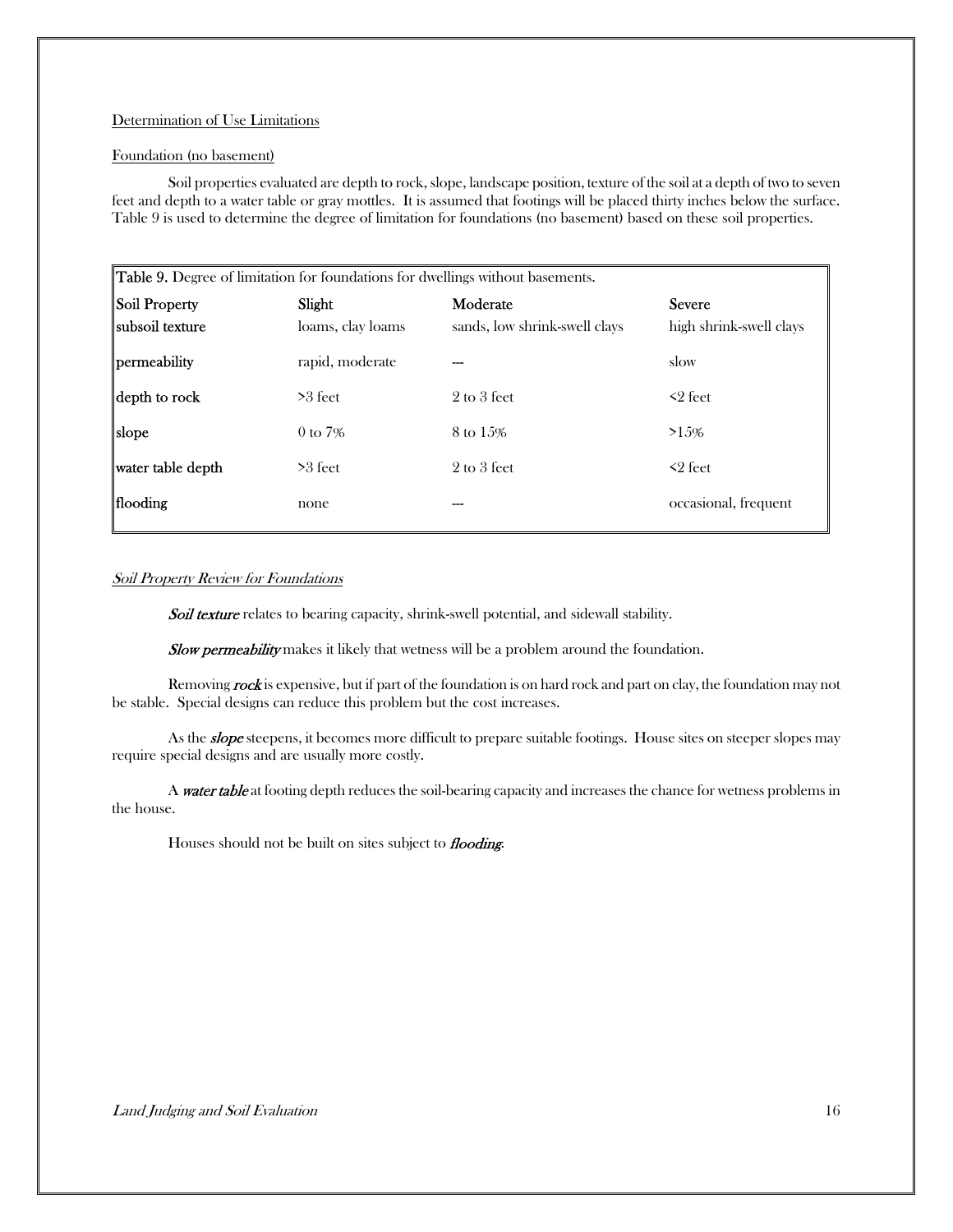### Septic Tank Absorption Fields

Soils must dispose of a large amount of wastewater in addition to properly filtering it before it reaches the groundwater table. The assumed depth of drainfield trenches is 24 to 48 inches. Table 10 is used to determine the degree of limitation for septic tank absorption fields.

| <b>Table 10.</b> Degree of limitations for septic tank absorption fields. |                   |                        |               |                                   |  |
|---------------------------------------------------------------------------|-------------------|------------------------|---------------|-----------------------------------|--|
| Soil Property                                                             | Slight            | Moderate               | <b>Severe</b> |                                   |  |
| subsoil texture                                                           | loams, clay loams | low shrink-swell clays |               | sands and high shrink-swell clays |  |
| permeability                                                              | moderately rapid  |                        | moderate      | rapid and slow                    |  |
| depth to rock                                                             | $>5$ feet         | $3$ to $5$ feet        | $\leq$ 3 feet |                                   |  |
| slope                                                                     | $0$ to 7%         |                        | 8 to 15%      | $>16\%$                           |  |
| water table depth                                                         | $>6$ feet         | 4 to 6 feet            | $\leq$ 4 feet |                                   |  |
| flooding                                                                  | none              | occasional             | frequent      |                                   |  |

Disposal of human waste is a critical role that the soil must handle. The soil in a drainfield must be able to dispose of water equivalent to 200 inches of rainfall a year. Therefore, a good drainfield soil must be moderately permeable and deep to water and rock. Texture is important primarily in the control it places on permeability. A certain minimum thickness of soil, depending largely on permeability, is needed for filtering. One foot of soil between the drainfield trench bottom and either rock or water table is a *minimum* thickness.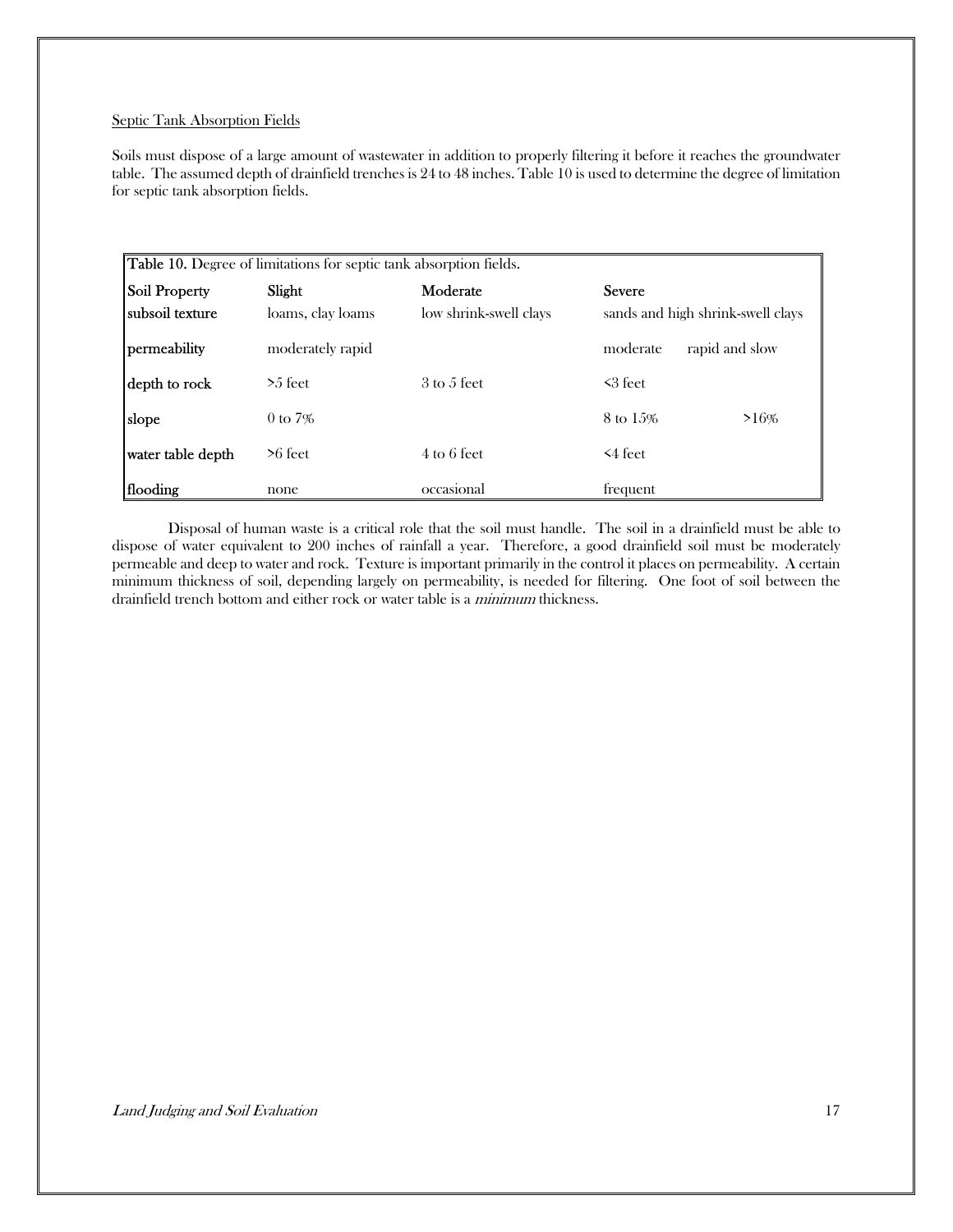### Shrubs and Trees

Most of the soil around a newly built home has been highly disturbed during construction. Often the topsoil is put back on top of subsoil. Shrubs and trees include those normally used as ornamental plantings around homesites. Table 11 is used to determine the degree of limitation for trees and shrubs.

| Table 11. Degree of limitations for shrubs and trees |                   |                 |                 |  |  |
|------------------------------------------------------|-------------------|-----------------|-----------------|--|--|
| Soil Property                                        | Slight            | Moderate        | <b>Severe</b>   |  |  |
| subsoil texture                                      | loams, clay loams | sands, clays    | ---             |  |  |
| permeability                                         | moderate          | rapid           | slow            |  |  |
| depth to rock                                        | $>3$ feet         | $1.5$ to 3 feet | $\leq 1.5$ feet |  |  |
| slope                                                | $0$ to 7%         | 8 to 25%        | $>25\%$         |  |  |
| water table depth                                    | $>3$ feet         | $1.5$ to 3 feet | $\leq$ 1.5 feet |  |  |
| flooding                                             | none, occasional  | frequent        |                 |  |  |

Clays may seal and cause "drowning of tree roots". Sands will hold water inadequately. Slowly permeable soils will slowly cause "drowning of tree roots". Rapidly permeable soils will not keep water in the root zone. Woody plants need adequate depth to rock or water tables for roots to get water and nutrients. Excessive slopes increase runoff and erosion and reduce water available for growth. Frequent flooding can damage shrubs and cause "drowning of tree roots".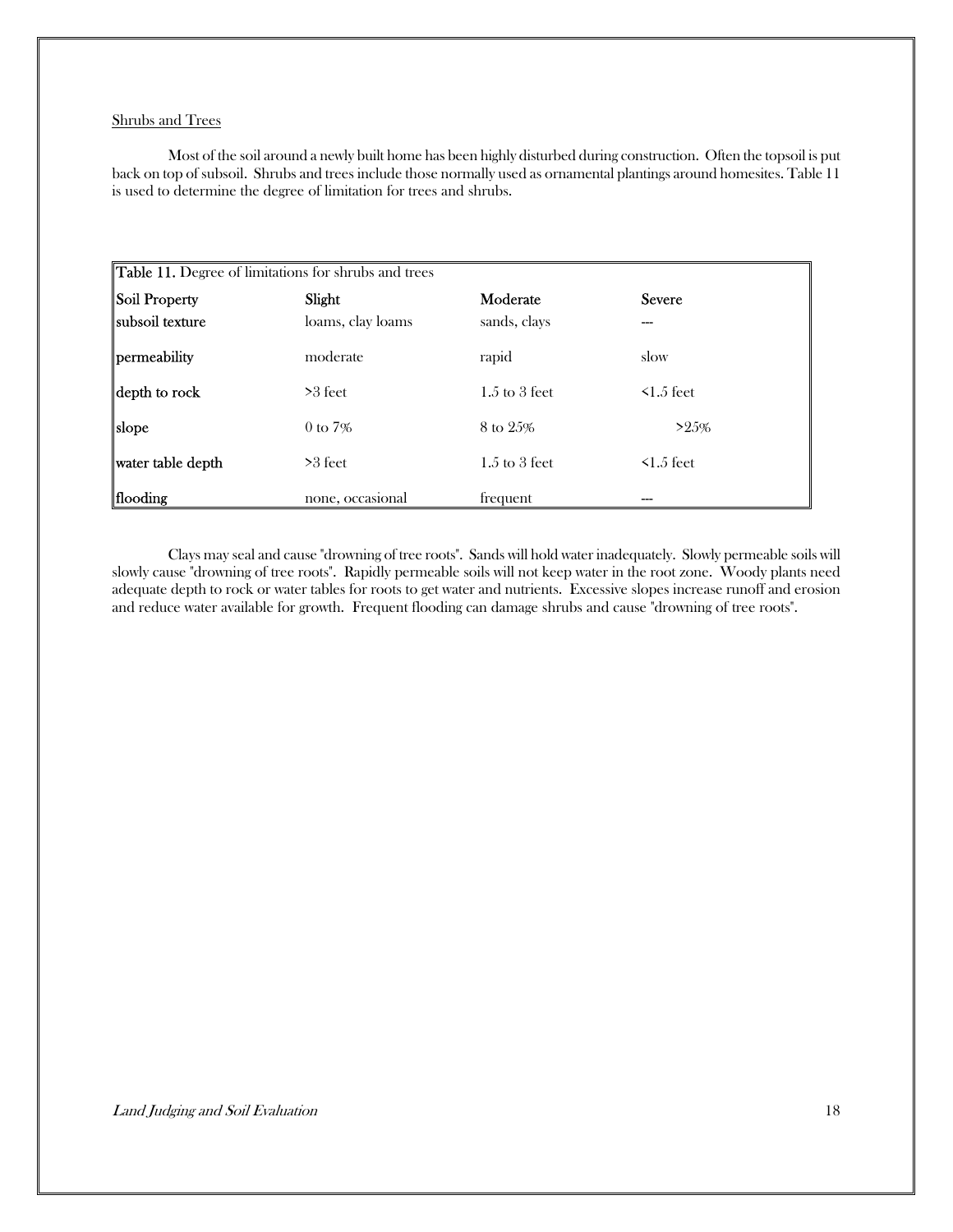### Soils for Roadfill

Soil properties important for roadfill or fill of any kind related to soil texture and thickness of suitable material. The table below rates the suitability of a **source area** for materials, not for location of the road. Table 12 is used to determine the degree of limitation for roadfill.

| Table 12. Degree of limitation for roadfill |                   |                 |               |  |
|---------------------------------------------|-------------------|-----------------|---------------|--|
| Soil Property                               | Slight            | Moderate        | <b>Severe</b> |  |
| subsoil texture                             | loams, clay loams | sands           | clays         |  |
| permeability                                | moderate          | rapid           | slow          |  |
| depth to rock                               | $>5$ feet         | $3$ to $5$ feet | $\leq$ 3 feet |  |
| slope                                       | 0 to $15%$        | 16 to 25%       | $>25\%$       |  |
| water table depth                           | $>5$ feet         | $3$ to 5 feet   | $\leq$ 8 feet |  |
| flooding                                    | none, occasional  | frequent        |               |  |

Soil materials that are too high in clay or sand are less desirable than soil materials with a good mixture of sand-, silt-, and clay-sized particles.

A sufficient depth of suitable material above rock or a water table is needed for economic operation. What is left must be capable of growing plants with appropriate additions of lime and fertilizer.

The source area slope relates to the erosion hazard while soil is being removed and during reclamation while vegetation is being established.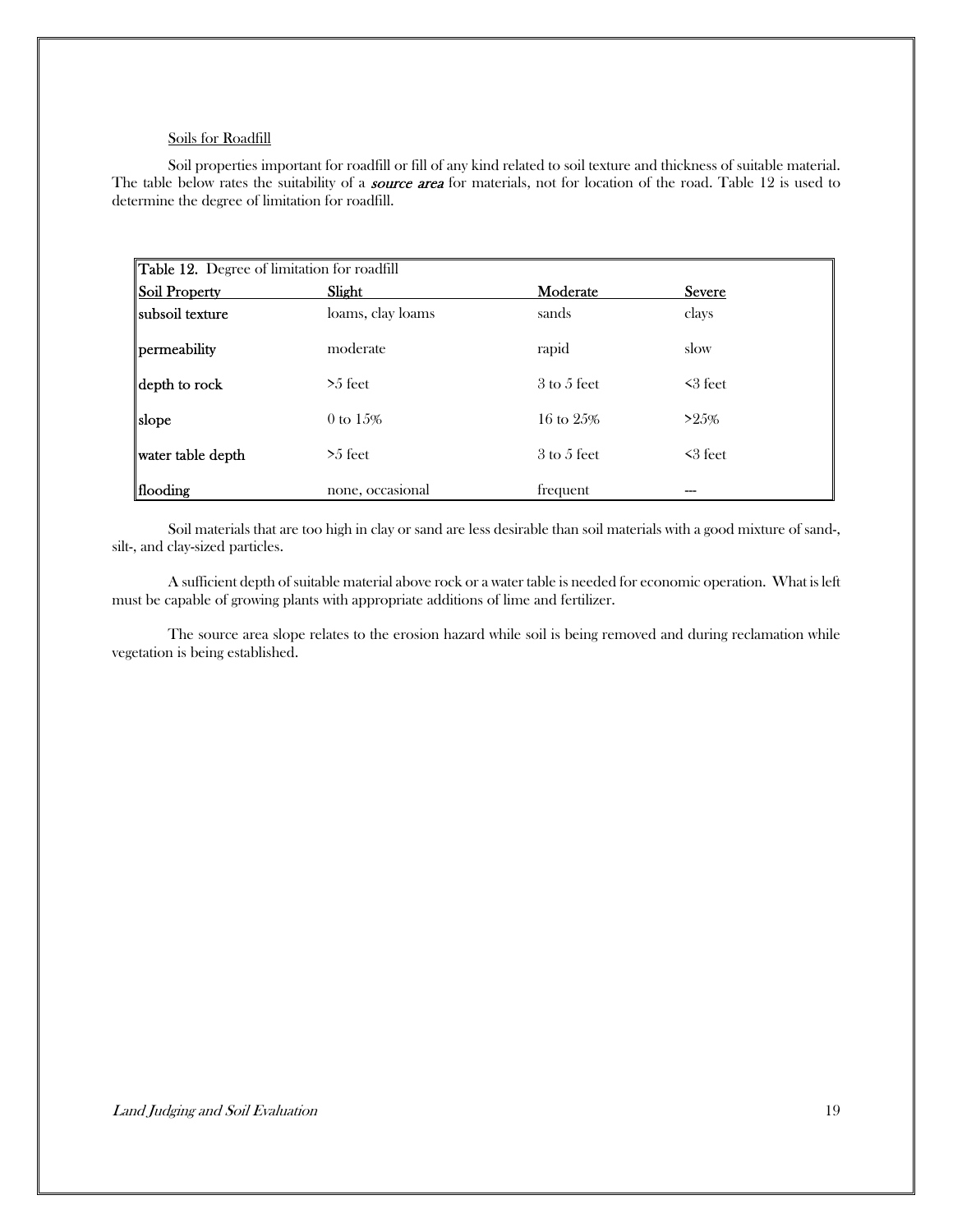### Waste Lagoons

Waste lagoons require a slowly permeable soil or one that can be made impermeable. Most are usually a combination of an excavation and a berm. In any case, it is most economical to use excavated soil material for a lining or to obtain nearby soil material for such uses. The floor and sidewalls of a lagoon must have slow permeability so that water will not leak. The following table lists those soil properties that must be evaluated for this kind of use. Table 13 is used to determine the degree of limitation for waste lagoons.

| <b>Table 13.</b> Degree of limitation for waste lagoons |                        |                    |                                   |
|---------------------------------------------------------|------------------------|--------------------|-----------------------------------|
| <b>Soil Property</b>                                    | Slight                 | Moderate           | <b>Severe</b>                     |
| subsoil texture                                         | low shrink-swell clays | loams, clay loams, | sands, high<br>shrink-swell clays |
| permeability                                            | slow                   | moderate           | rapid                             |
| depth to rock                                           | $>6$ feet              | $3$ to 6 feet      | $\leq$ 8 feet                     |
| slope                                                   | $0$ to $2\%$           | 2 to 7%            | $>7\%$                            |
| water table depth                                       | $>6$ feet              | 3 to 6 feet        | $\leq$ 8 feet                     |
| flooding                                                | none                   |                    | frequent                          |

The permeability of the sidewalls and bottom of a lagoon must be slow or the soil must be modified to make it impermeable. Rapidly permeable materials require more extensive and expensive modifications. In some cases, a plastic or rubber liner is needed. Often, local clayey soil material can be used to line ponds and lagoons.

Shallow depth to rock or water table reduces the depth of a lagoon pond, and exposed rock may be hard to seal. Slopes make construction difficult. Sandy and loamy textures are difficult to make impermeable. High shrink-swell clays may crack after the lagoon is emptied and may leak when the lagoon is refilled. Flooding could lead to a washout of lagoon contents unless the berm is above flood level.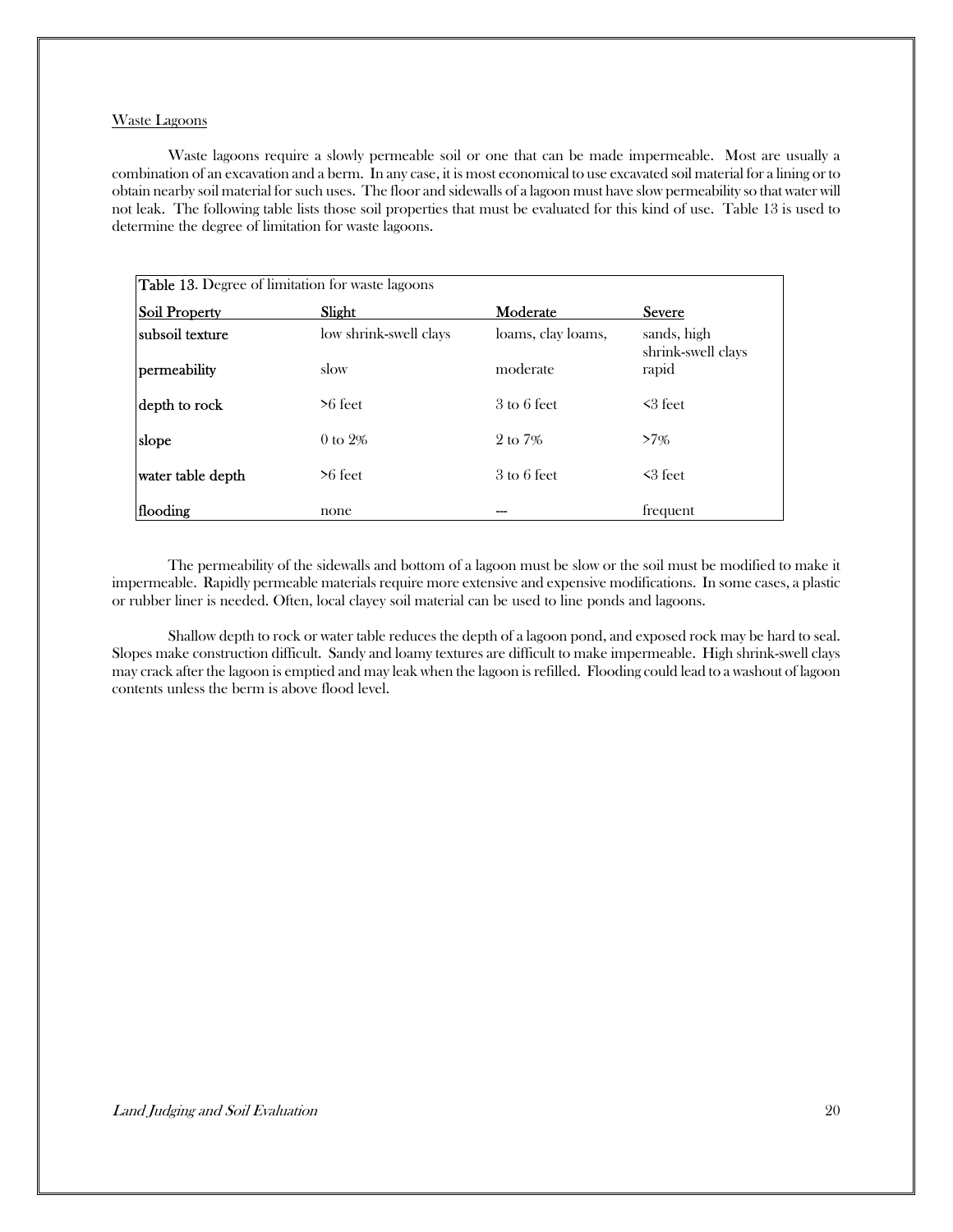## PART VI - CONDUCTING A LAND JUDGING CONTEST

### Selection of a Site

A site should have only one landscape and slope gradient. The area to be evaluated should be marked with flagging or stakes. Depending on the land form complexity, a site may be small or large in area. When a field that has complex slopes is being evaluated, the pit and slope stakes should be located in the least variable part.

Slope.--Slope stakes should be located 100 feet apart.

**Soil Profile.--**A pit should be 3 to 5 feet deep. Auger holes are not an acceptable way to expose a soil profile. A recent road cut can be used. The contestant can evaluate only what can be observed. So, if soil properties below the depth of the pit to 7 feet are important for interpretations, they must be listed on the information card.

The control area evaluated by the judges should be marked for the entire length of the profile. This area should be used for measurements and contestants should not dig in this area. The soil profile exposed in the pit wall is assumed to be representative of the soil in the area being evaluated.

Topsoil and subsoil layers must be put into boxes so that everyone has equal access to the surface soil and subsoil.

The surface layer thickness is measured from the soil surface to the base of the plow layer in agricultural soil. In forested soils, it is measured from the surface to the top of the subsoil (which has a different color and usually a clay content higher than the surface layer). An E horizon, if present, would be included in the thickness of a forest soil.

Depth to gray mottles, water table, or rock is measured from the surface mineral horizon. Do not include the O horizons.

### An information card at each pit should contain:

- $\bullet$  original soil thickness
- pH of surface soil (can be estimated)
- depth to rock and water between the pit and 7 feet
- ♦ P and K soil test levels (can be estimated)
- ♦ if a legume is to be grown no nitrogen is needed
- ♦ flooding information (if appropriate)
- distance between slope stakes
- a reminder not to dig in the control area

### Resource People

In many localities, Virginia Tech or NRCS soil scientists are available to assist with site selection and evaluation of soil profiles. Extension agents and NRCS conservationists should assist with agricultural and urban interpretations.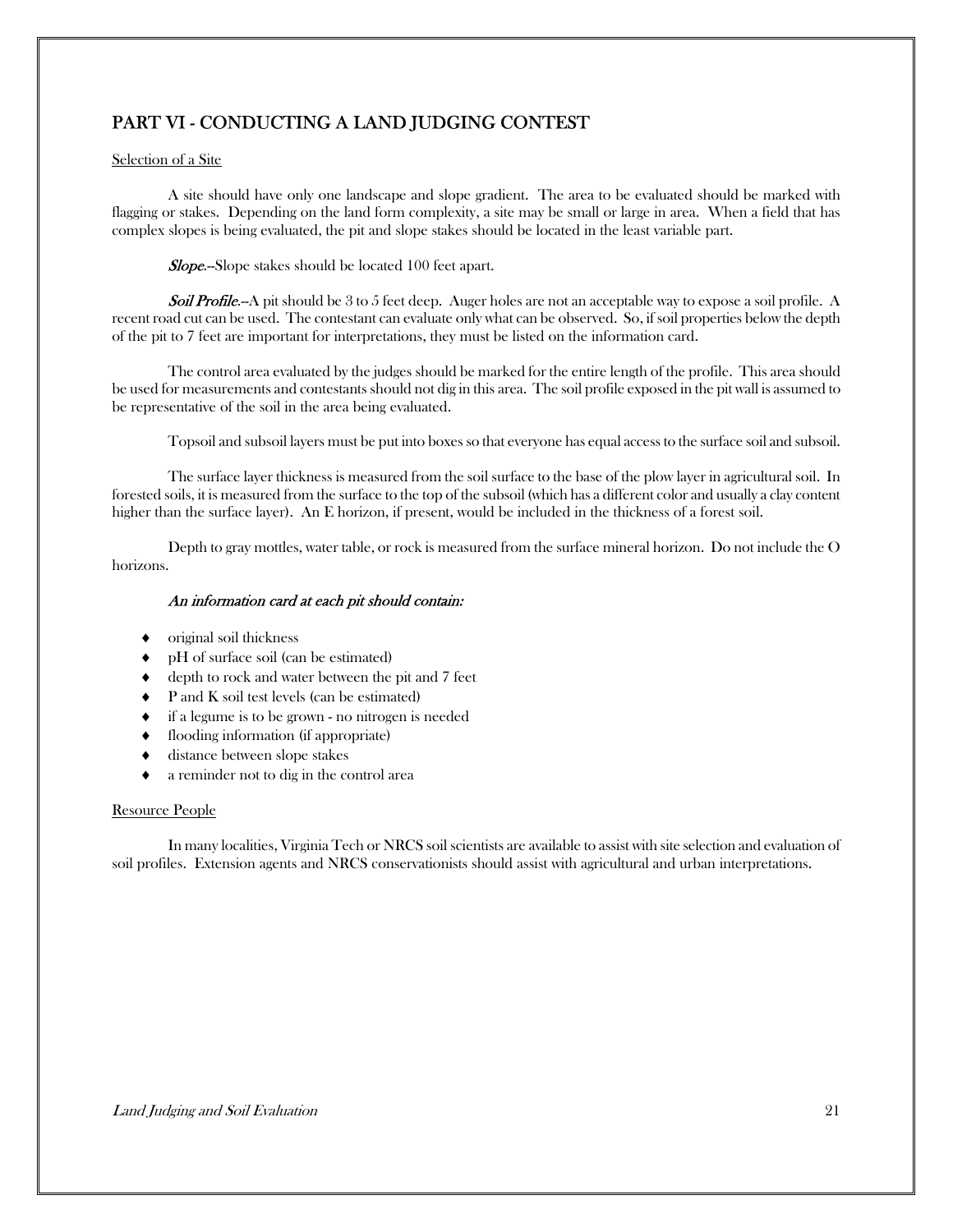## GLOSSARY OF TERMS

- **agronomy:** A specialization of agriculture concerned with the theory and practice of field-crop production and soil management. The scientific management of land.
- **alluvial soil:** A soil developing from recently deposited alluvium and exhibiting essentially no horizon development nor modification of the recently deposited materials.
- alluvium: Sediment deposited by flowing water.
- **amendment, soil:** Any substance added to the soil that alters soil properties. Examples are gypsum, lime, fertilizers, sawdust, etc.
- available nutrient: That quantity of a nutrient element or compound in the soil that can be readily absorbed and assimilated by growing plants.
- **available water:** The portion of water in a soil that can be absorbed by plant roots. Considered by most workers as the amount of water released by the soil when the equilibrium soil water matrix potential is decreased from field capacity to -15 bar.
- **bedrock:** The solid rock underlying soils and the regolith in depths ranging from zero (where exposed by erosion) to several hundred feet.
- clay: As a soil-separate, individual particles less than 0.002 mm in diameter. As a textural class: a soil that is 40 percent or more clay, less than 45 percent sand, and less than 40 percent silt.
- clayey: Containing large amounts of clay or having properties similar to those of clay.
- clay mineral: A naturally occurring inorganic crystalline phyllosilicate material found in soil and other earthy deposits. Not limited by particle size.
- claypan: A dense compact layer in the subsoil having a much higher clay content than the overlying material, from which it is separated by a sharply defined boundary: formed by downward movement of clay or by synthesis of clay in place during soil formation. Claypans are usually hard when dry and plastic and sticky when wet. Also, they usually impede the movement of water and air and the growth of plants.
- *coarse fragments:* Rock or mineral particles  $> 2$  mm in diameter.
- coarse texture: The texture exhibited by sands, loamy sands, and sandy loams (except for very fine sandy loam). See sand, sandy.
- colluvium: A deposit of rock fragments and soil material accumulated at the base of steep slopes as a result of gravitational action.
- consistency: (1) The resistance of a material to deformation or rupture. (2) The degree of cohesion or adhesion of the soil mass.
- **crystalline rock:** A rock consisting of various minerals that have crystallized in place from magma.
- $d$ rain, to: (1) To provide channels, such as open ditches or drain tile, so that excess water can be removed by surface or by internal flow. (2) To lose water (from the soil) by percolation.

**ecology:** The science that deals with the interrelations of organisms and their environment.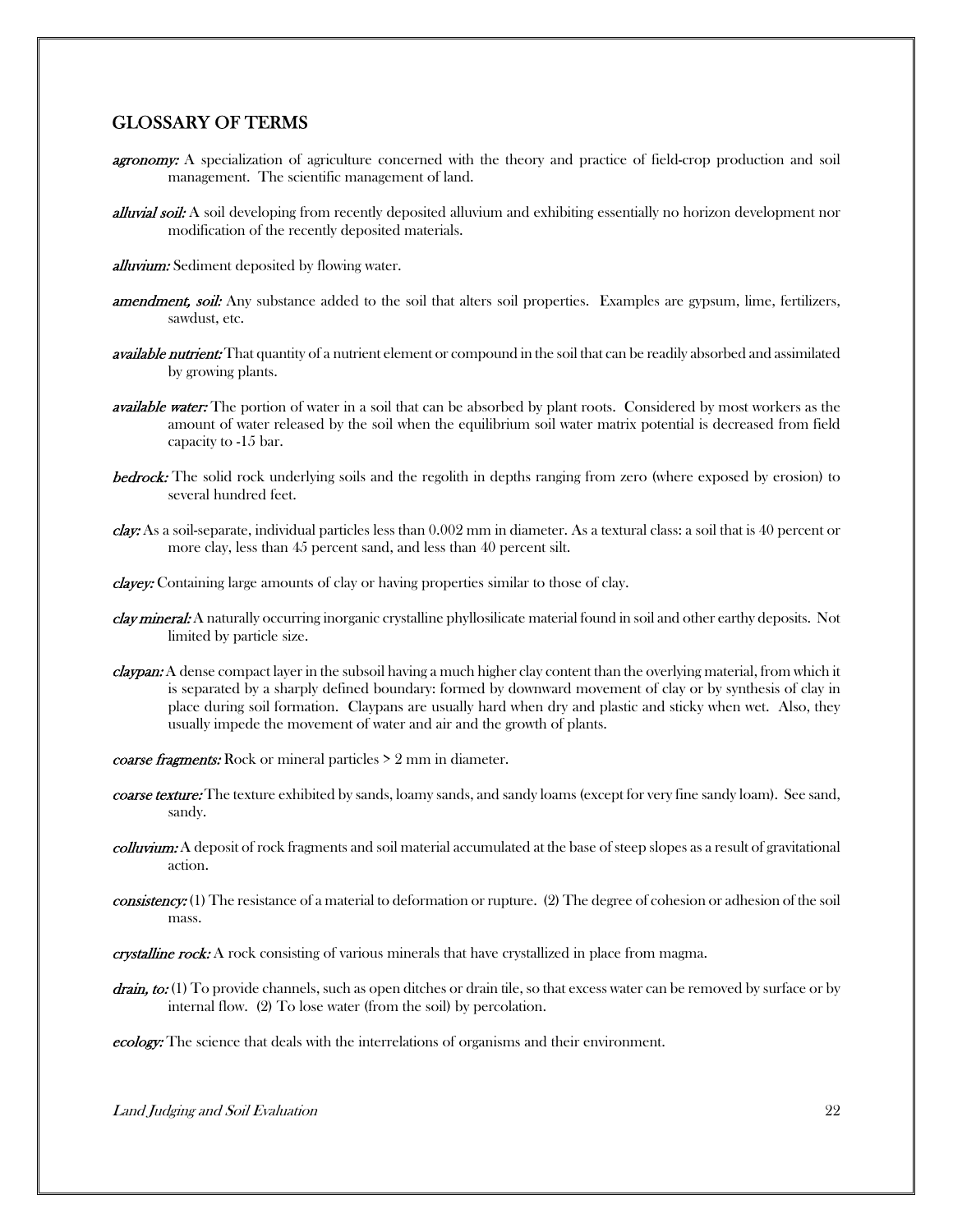**eluvial horizon:** A soil horizon that has been formed by the process of eluviation. See *illuvial* horizon.

**eluviation:** The removal of soil material in suspension (or in solution) from a layer or layers of a soil. (Usually, the loss of material in solution is described as "leaching"). See illuviation and leaching.

**erode:** To wear away or remove the land surface by wind, water, or other agents.

- **erosion:** (1) The wearing away of the land surface by running water, wind, ice, or other geological agents, including such processes as gravitational creep. (2) Detachment and movement of soil or rock by water, wind, ice, or gravity.
- **evapotranspiration:** The combined loss of water from a given area, and during a specified period of time, by evaporation from the soil surface and by transpiration from plants.
- **fertility, soil:** The status of a soil with respect to its ability to supply the nutrients essential to plant growth.
- fragipan: A natural subsurface horizon with high bulk density relative to solum above, seemingly cemented when dry, but when moist showing a moderate to weak brittleness. The layer is low in organic matter, mottled, slowly or very slowly permeable to water, and usually shows occasional or frequent bleached crack forming polygons. It may be found in profiles of either cultivated or virgin soils but not in calcareous material.
- gully: A channel resulting from erosion and caused by the concentrated but intermittent flow of water usually during and immediately following heavy rain. Deep enough to interfere with, and not to be obliterated by, normal tillage operations.
- hardpan: A hardened soil layer in the lower A horizon or in the B horizon.
- illuvial horizon: A soil layer or horizon in which material carried from an overlying layer has been precipitated from solution or deposited from suspension. The layer of accumulation. See *eluvial* horizon.
- illuviation: The process of deposition of soil material from one horizon to another in the soil, usually from an upper to a lower horizon in the soil profile. See *eluviation*.
- **impeded drainage:** A condition that hinders the movement of water through soil under the influence of gravity.
- **land classification:** The arrangement of land units into various categories based upon the properties of the land or its suitability for some particular purpose.
- **landscape:** All the natural features such as fields, hills, forests, water, etc., which distinguish one part of the earth's surface from another part. Usually that portion of land or territory that the eye can comprehend in a single view, including all its natural characteristics.
- leaching: The removal of materials in solution from the soil. See *eluviation*.
- **mottled zone:** A layer that is marked with spots or blotches of different color or shades of color. The pattern of mottling and the size, abundance, and color contrast of the mottles may vary considerably and should be specified in soil descriptions.
- mottling: Spots or blotches of different color or shades of color interspersed with the dominant color.
- **organic soil:** A soil which contains a high percentage  $(>15\%$  or 20%) of organic matter throughout the solum.
- **pans:** Horizons or layers in soils that are strongly compacted, indurated, or very high in clay content. See *claypan, fragipan*, and hardpan.
- **parent material:** The unconsolidated and more or less chemically weathered mineral or organic matter from which the solum of soils is developed by pedogenic processes.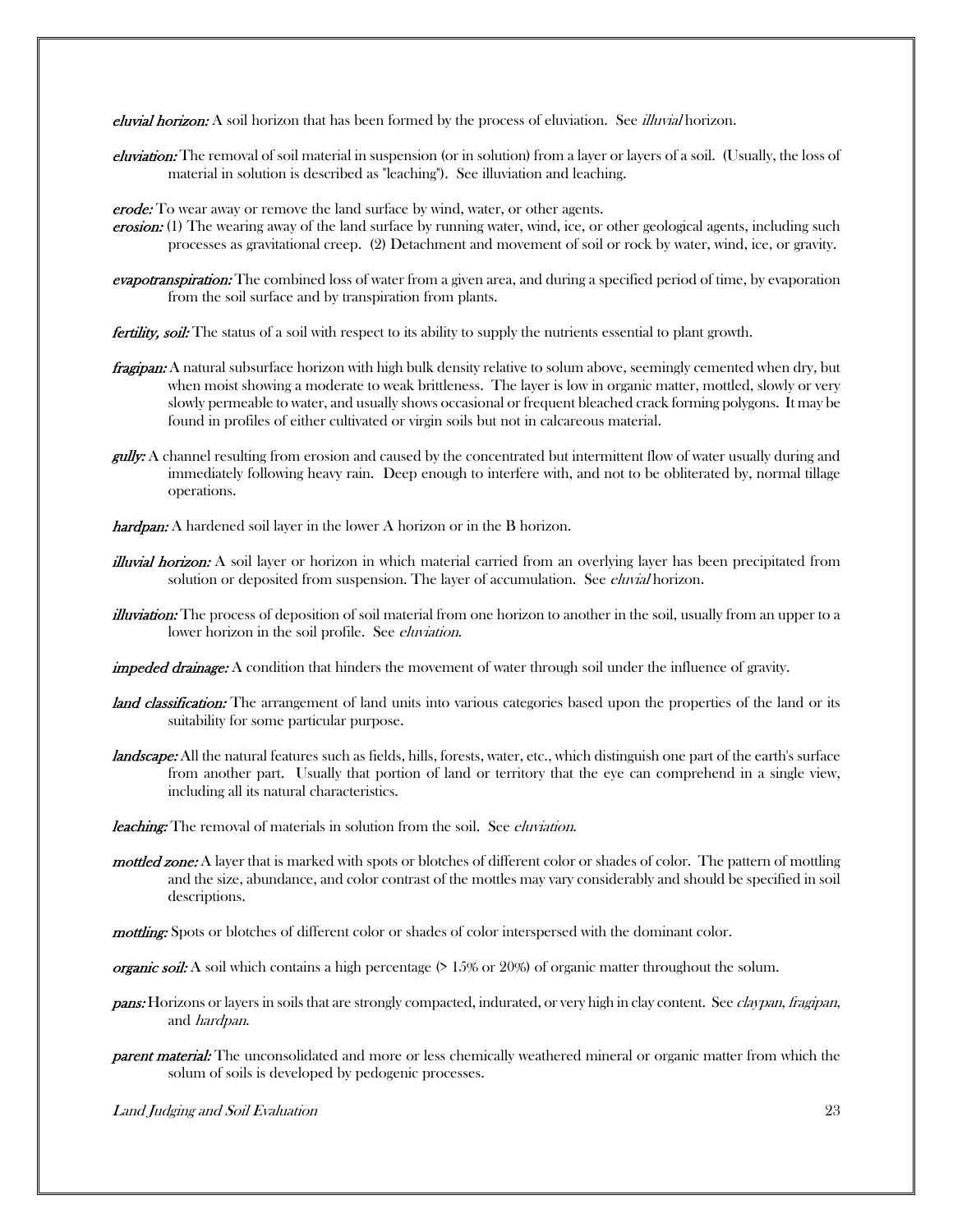**particle size:** The effective diameter of a particle measured by sedimentation, sieving, or micrometric methods.

- **particle-size analysis:** Determination of the various amounts of the different separates in a soil sample, usually by sedimentation, sieving, micrometry, or combinations of these methods.
- **particle-size distribution:** The amounts of the various soil separates in a soil sample, usually expressed as weight percentages.
- ped: The unit of soil structure such as an aggregate, prism, block, or granule, formed by natural processes (in contrast with a clod, which is formed artificially).
- pedogenic processes: Processes or factors that result in the formation soils: parent material, organisms, relief, climate, and time.
- **percolation, soil water:** The downward movement of water through soil. Especially, the downward flow of water in saturated or nearly saturated soil.
- **permeability, soil:** (1) The ease with which gases, liquids, or plant roots penetrate or pass through a bulk mass of soil or a layer of soil. Since different soil horizons vary in permeability, the particular horizon under question should be designated. (2) The property of a porous medium itself that relates to the ease with which gases, liquids, or other substances can pass through it.
- pH, soil: (1) The negative logarithm of the hydrogen ion activity. (2) The degree of acidity (or alkalinity) of a soil as determined by means of a glass, quinhydrone, or other suitable electrode indicator at a specified moisture content or soil-water ratio, and expressed in terms of the pH scale.
- physical weathering: The breakdown of rock and mineral particles into smaller particles by physical forces such as frost action.
- **plastic soil:** A soil capable of being molded or deformed continuously and permanently, by relatively moderate pressure, into various shapes.
- **profile, soil:** A vertical section of the soil through all its horizons and extending into the parent material.
- **regolith:** The upper part of the earth's crust influenced by weathering causing the break down of rocks.
- residual material: Unconsolidated and partly weathered mineral materials accumulated by disintegration of consolidated rock in place.
- sand: As a soil-separate, particles from 0.05 mm to 2.0 mm in diameter. As a soil textural class, a soil that is 85 percent or more sand and not more than 10 percent clay.
- sandy: Containing large amounts of sand or having properties similar to those of sand.
- second bottom: The first terrace above the normal flood plain of a stream.
- sedimentary rock: A rock formed from materials deposited from suspension or precipitated from solution and usually more or less consolidated. The principal sedimentary rocks are sandstones, shales, limestones, and conglomerates.
- silt: As a soil-separate, particles from 0.002 mm to 0.05 mm in diameter. As a soil textural class, soil that is 80 percent or more silt and less than 12 percent clay.
- silty: Containing large amounts of silt or having properties similar to those of silt.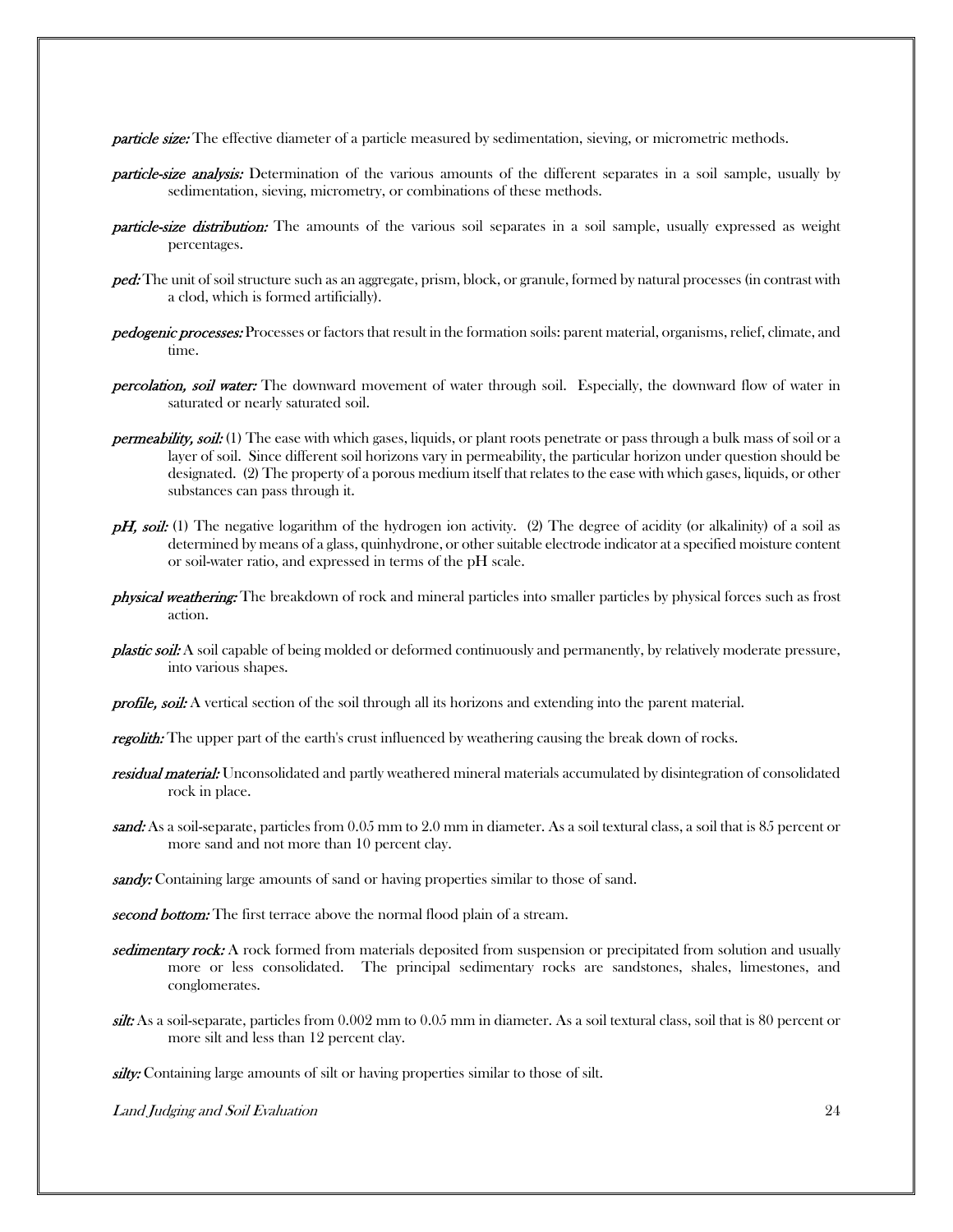- soil: (1) The unconsolidated mineral material on the immediate surface of the earth that serves as a natural medium for the growth of land plants. (2) The unconsolidated mineral matter on the face of the earth that has been subjected to and influenced by genetic and environmental factors of parent material, climate (including moisture and temperature effects), macro- and microorganisms and topography, all acting over a period of time and producing a product (soil) that differs from the material from which it is derived in many physical, chemical, biological, and morphological properties and characteristics.
- soil conservation: (1) Protection of the soil against physical loss by erosion or against chemical deterioration; that is, excessive loss of fertility by either natural or artificial means. (2) A combination of all management and land use methods that safeguard the soil against depletion or deterioration by natural or by man-induced factors. (3) A division of soil science concerned with soil conservation as defined in (1) and (2).
- soil genesis: (1) The mode of origin of the soil with special reference to the processes or soil-forming factors responsible for the development of the solum, or true soil, from the unconsolidated parent material. (2) A division of soil science concerned with soil genesis as defined in (1).
- soil management: (1) The sum total of all tillage operations, cropping practices, fertilizer, lime, and other treatments conducted on or applied to soil for the production of plants. (2) A division of soil science concerned with the items listed under (1).
- soil morphology: The physical constitution of a soil profile as exhibited by the kinds, thickness, and arrangement of the horizons in the profile, and by the texture, structure, consistency, and porosity of each horizon. (2) The structural characteristics of the soil or any of its parts.
- solum: The A, or surface soil, and B, or subsoil, make up the solum.
- soil science: That science dealing with soils as a natural resource on the surface of the earth including soil formation, classification, and mapping, and the physical, chemical, biological, and fertility properties in relation to their management for crop production.
- **tight soil:** A compact, relatively impervious and tenacious soil (or subsoil) that may or may not be plastic.
- tilth: The physical condition of soil as related to its ease of tillage, its fitness as a seedbed, and its impedance to seedling emergence and root penetration.
- topsoil: (1) The layer of soil moved in cultivation. (2) The A horizon. (3) Presumably, fertile soil material used to topdress roadbanks, gardens, and lawns.
- **water table:** The upper surface of groundwater or that level in the ground where the water is at atmospheric pressure.
- weathering: All physical and chemical changes produced in rocks, at or near the earth's surface, by climatic or biologic agents.